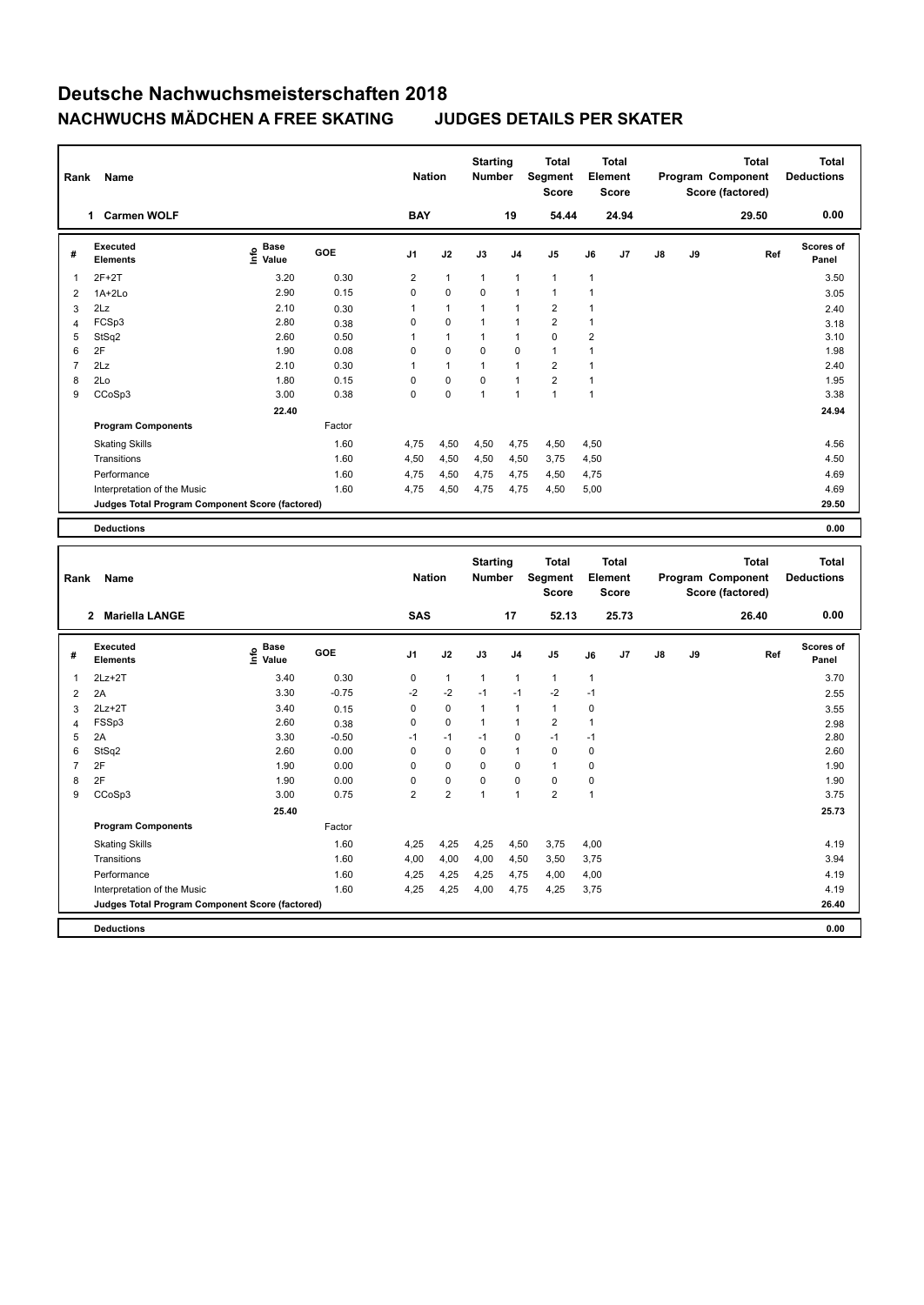| Rank           | Name                                            |                                           |        | <b>Nation</b>  |                         | <b>Starting</b><br><b>Number</b> |                | <b>Total</b><br>Segment<br><b>Score</b> |              | <b>Total</b><br>Element<br><b>Score</b> |    |    | <b>Total</b><br>Program Component<br>Score (factored) |     | <b>Total</b><br><b>Deductions</b> |
|----------------|-------------------------------------------------|-------------------------------------------|--------|----------------|-------------------------|----------------------------------|----------------|-----------------------------------------|--------------|-----------------------------------------|----|----|-------------------------------------------------------|-----|-----------------------------------|
|                | 3 Maike PRUSS                                   |                                           |        | <b>BER</b>     |                         |                                  | 9              | 49.08                                   |              | 22.88                                   |    |    | 26.20                                                 |     | 0.00                              |
| #              | <b>Executed</b><br><b>Elements</b>              | $\frac{6}{5}$ Base<br>$\frac{5}{5}$ Value | GOE    | J <sub>1</sub> | J2                      | J3                               | J <sub>4</sub> | J <sub>5</sub>                          | J6           | J7                                      | J8 | J9 |                                                       | Ref | <b>Scores of</b><br>Panel         |
| $\mathbf{1}$   | 2F                                              | 1.90                                      | 0.15   | 1              | $\mathbf{1}$            | 0                                | $\mathbf 0$    | $\pmb{0}$                               | 1            |                                         |    |    |                                                       |     | 2.05                              |
| $\overline{2}$ | $2Lz + 2T$                                      | 3.40                                      | 0.00   | $\mathsf 0$    | 0                       | 0                                | $\mathbf 0$    | $\pmb{0}$                               | $\mathbf 0$  |                                         |    |    |                                                       |     | 3.40                              |
| 3              | FCSp3                                           | 2.80                                      | 0.63   | $\mathbf{1}$   | $\overline{\mathbf{c}}$ | 1                                | $\overline{1}$ | $\overline{2}$                          | $\mathbf{1}$ |                                         |    |    |                                                       |     | 3.43                              |
| $\overline{4}$ | StSq2                                           | 2.60                                      | 0.50   | 1              | $\overline{2}$          | 1                                | $\overline{1}$ | $\mathbf{1}$                            | $\mathbf 0$  |                                         |    |    |                                                       |     | 3.10                              |
| 5              | $2Lz+2T$                                        | 3.40                                      | 0.00   | $\mathsf 0$    | $-1$                    | $\mathbf 0$                      | $\mathbf 0$    | $\mathbf 0$                             | $\mathbf 0$  |                                         |    |    |                                                       |     | 3.40                              |
| 6              | 2F                                              | 1.90                                      | 0.00   | $\mathbf 0$    | $\mathbf{1}$            | 0                                | $\mathbf 0$    | $\mathbf 0$                             | $\mathbf 0$  |                                         |    |    |                                                       |     | 1.90                              |
| $\overline{7}$ | 2Lo                                             | 1.80                                      | 0.00   | $\mathbf 0$    | 0                       | 0                                | $\mathbf 0$    | $\mathbf 0$                             | $\mathbf 0$  |                                         |    |    |                                                       |     | 1.80                              |
| 8              | 1A                                              | 1.10                                      | 0.20   | $\mathbf 0$    | $\overline{1}$          | $\overline{1}$                   | $\overline{1}$ | $\mathbf{1}$                            | $\mathbf{1}$ |                                         |    |    |                                                       |     | 1.30                              |
| 9              | CCoSp1                                          | 2.00                                      | 0.50   | 1              | $\overline{1}$          | 1                                | $\mathbf{1}$   | $\overline{2}$                          | 1            |                                         |    |    |                                                       |     | 2.50                              |
|                |                                                 | 20.90                                     |        |                |                         |                                  |                |                                         |              |                                         |    |    |                                                       |     | 22.88                             |
|                | <b>Program Components</b>                       |                                           | Factor |                |                         |                                  |                |                                         |              |                                         |    |    |                                                       |     |                                   |
|                | <b>Skating Skills</b>                           |                                           | 1.60   | 4,25           | 4,75                    | 4,00                             | 4,50           | 4,00                                    | 3,50         |                                         |    |    |                                                       |     | 4.19                              |
|                | Transitions                                     |                                           | 1.60   | 4,00           | 4,50                    | 3,50                             | 4,50           | 4,00                                    | 3,50         |                                         |    |    |                                                       |     | 4.00                              |
|                | Performance                                     |                                           | 1.60   | 4,25           | 4,75                    | 4,00                             | 4,75           | 3,75                                    | 3,75         |                                         |    |    |                                                       |     | 4.19                              |
|                | Interpretation of the Music                     |                                           | 1.60   | 4,00           | 4,75                    | 3,50                             | 4,50           | 4,00                                    | 3,50         |                                         |    |    |                                                       |     | 4.00                              |
|                | Judges Total Program Component Score (factored) |                                           |        |                |                         |                                  |                |                                         |              |                                         |    |    |                                                       |     | 26.20                             |
|                |                                                 |                                           |        |                |                         |                                  |                |                                         |              |                                         |    |    |                                                       |     |                                   |
|                | <b>Deductions</b>                               |                                           |        |                |                         |                                  |                |                                         |              |                                         |    |    |                                                       |     | 0.00                              |
|                |                                                 |                                           |        |                |                         |                                  |                |                                         |              |                                         |    |    |                                                       |     |                                   |
| Rank           | Name                                            |                                           |        | <b>Nation</b>  |                         | <b>Starting</b><br><b>Number</b> |                | <b>Total</b>                            |              | <b>Total</b><br>Element                 |    |    | <b>Total</b><br>Program Component                     |     | <b>Total</b><br><b>Deductions</b> |
|                |                                                 |                                           |        |                |                         |                                  |                | Segment<br><b>Score</b>                 |              | <b>Score</b>                            |    |    | Score (factored)                                      |     |                                   |
|                | 4 Marielen HIRLING                              |                                           |        | B-W            |                         |                                  | 13             | 47.91                                   |              | 22.21                                   |    |    | 25.70                                                 |     | 0.00                              |
|                |                                                 |                                           |        |                |                         |                                  |                |                                         |              |                                         |    |    |                                                       |     |                                   |
| #              | <b>Executed</b><br><b>Elements</b>              | e Base<br>E Value                         | GOE    | J <sub>1</sub> | J2                      | J3                               | J <sub>4</sub> | J <sub>5</sub>                          | J6           | J7                                      | J8 | J9 |                                                       | Ref | <b>Scores of</b><br>Panel         |
| $\mathbf{1}$   | 2Lo                                             | 1.80                                      | 0.00   | 0              | 0                       | 1                                | $\mathbf 0$    | $\pmb{0}$                               | 0            |                                         |    |    |                                                       |     | 1.80                              |
| $\overline{2}$ | $2F+2T$                                         | 3.20                                      | 0.00   | $\mathsf 0$    | 0                       | 0                                | $\mathbf 0$    | $\pmb{0}$                               | $\mathbf 0$  |                                         |    |    |                                                       |     | 3.20                              |
| 3              | 2Lz                                             | 2.10                                      | 0.00   | $\mathsf 0$    | $\pmb{0}$               | 0                                | $\mathbf 0$    | $-1$                                    | $\mathbf 0$  |                                         |    |    |                                                       |     | 2.10                              |
| $\overline{4}$ | FCSp3V                                          | 2.00                                      | 0.00   | $\mathsf 0$    | 0                       | 0                                | $\mathbf 0$    | $\mathbf 0$                             | $\mathbf 0$  |                                         |    |    |                                                       |     | 2.00                              |
| 5              | 2Lz                                             | 2.10                                      | 0.00   | $\mathbf 0$    | 0                       | 0                                | $\mathbf 0$    | $-1$                                    | $\mathbf 0$  |                                         |    |    |                                                       |     | 2.10                              |
| 6              | $1A+2T$                                         | 2.40                                      | 0.00   | $\mathsf 0$    | 0                       | 0                                | $\mathbf 0$    | $\mathbf 0$                             | $\mathbf 0$  |                                         |    |    |                                                       |     | 2.40                              |
| $\overline{7}$ | StSq3                                           | 3.30                                      | 0.38   | $\mathbf 0$    | $\mathbf{1}$            | 1                                | $\mathbf{1}$   | $\mathbf{1}$                            | $\mathbf 0$  |                                         |    |    |                                                       |     | 3.68                              |
| 8              | 2Lo                                             | 1.80                                      | 0.00   | $\mathbf 0$    | 0                       | 0                                | $\mathbf 0$    | $\pmb{0}$                               | $\mathbf 0$  |                                         |    |    |                                                       |     | 1.80                              |
| 9              | CCoSp3                                          | 3.00                                      | 0.13   | $\mathbf 0$    | 0                       | $\overline{0}$                   | 1              | $\mathbf{1}$                            | $\mathbf 0$  |                                         |    |    |                                                       |     | 3.13                              |
|                |                                                 | 21.70                                     |        |                |                         |                                  |                |                                         |              |                                         |    |    |                                                       |     | 22.21                             |
|                | <b>Program Components</b>                       |                                           | Factor |                |                         |                                  |                |                                         |              |                                         |    |    |                                                       |     |                                   |
|                | <b>Skating Skills</b>                           |                                           | 1.60   | 4,00           | 4,50                    | 4,00                             | 4,50           | 3,75                                    | 3,75         |                                         |    |    |                                                       |     | 4.06                              |
|                | Transitions                                     |                                           | 1.60   | 3,75           | 4,25                    | 4,00                             | 4,25           | 3,75                                    | 3,50         |                                         |    |    |                                                       |     | 3.94                              |
|                | Performance                                     |                                           | 1.60   | 4,00           | 4,25                    | 4,00                             | 4,50           | 4,00                                    | 4,00         |                                         |    |    |                                                       |     | 4.06                              |
|                | Interpretation of the Music                     |                                           | 1.60   | 4,00           | 4,00                    | 4,00                             | 4,50           | 4,00                                    | 3,75         |                                         |    |    |                                                       |     | 4.00                              |
|                | Judges Total Program Component Score (factored) |                                           |        |                |                         |                                  |                |                                         |              |                                         |    |    |                                                       |     | 25.70                             |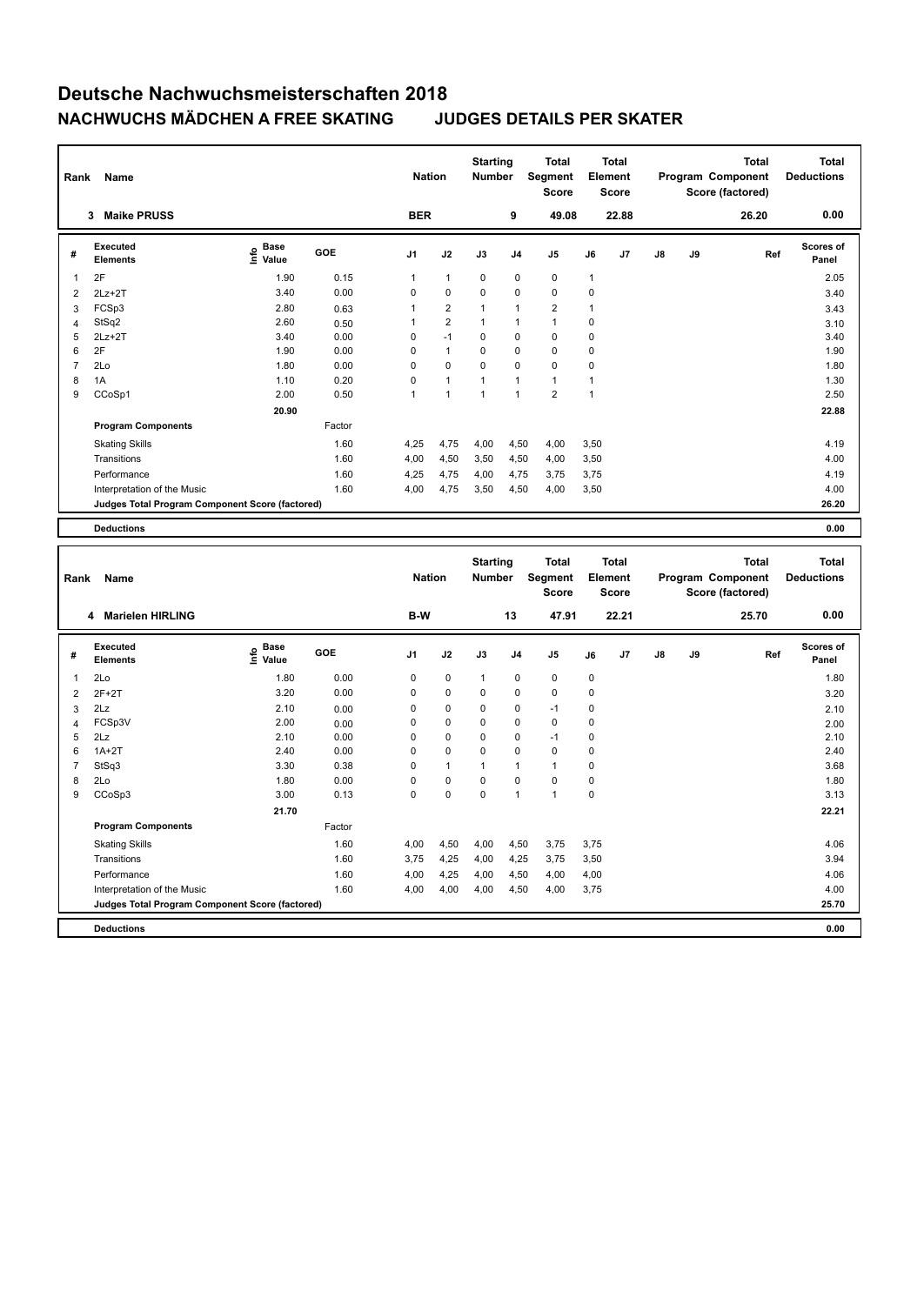| Rank           | Name                                            |         |                      |         | <b>Nation</b>  |                | <b>Starting</b><br><b>Number</b> |                | <b>Total</b><br>Segment<br><b>Score</b> |              | <b>Total</b><br>Element<br><b>Score</b> |               |    | <b>Total</b><br>Program Component<br>Score (factored) | <b>Total</b><br><b>Deductions</b> |
|----------------|-------------------------------------------------|---------|----------------------|---------|----------------|----------------|----------------------------------|----------------|-----------------------------------------|--------------|-----------------------------------------|---------------|----|-------------------------------------------------------|-----------------------------------|
|                | Hanna KEIß<br>5                                 |         |                      |         | <b>BAY</b>     |                |                                  | 10             | 47.74                                   |              | 22.13                                   |               |    | 25.61                                                 | 0.00                              |
| #              | Executed<br><b>Elements</b>                     | Info    | <b>Base</b><br>Value | GOE     | J <sub>1</sub> | J2             | J3                               | J <sub>4</sub> | J <sub>5</sub>                          | J6           | J7                                      | $\mathsf{J}8$ | J9 | Ref                                                   | Scores of<br>Panel                |
| 1              | $1A+2T$                                         |         | 2.40                 | 0.00    | 0              | $-1$           | 0                                | $\mathbf 0$    | $\mathbf 0$                             | 0            |                                         |               |    |                                                       | 2.40                              |
| 2              | 2Lo                                             |         | 1.80                 | 0.00    | 0              | 0              | 0                                | $\mathbf 0$    | $\mathbf 0$                             | 0            |                                         |               |    |                                                       | 1.80                              |
| 3              | $2F+2T$                                         |         | 3.20                 | $-0.38$ | $-1$           | $-2$           | $-2$                             | $-1$           | $-1$                                    | $-1$         |                                         |               |    |                                                       | 2.82                              |
| 4              | 2F                                              |         | 1.90                 | 0.00    | 0              | $\mathbf 0$    | 0                                | 0              | 0                                       | 0            |                                         |               |    |                                                       | 1.90                              |
| 5              | CCoSp3                                          |         | 3.00                 | 0.63    | 1              | $\overline{2}$ | $\mathbf{1}$                     | $\mathbf{1}$   | $\overline{2}$                          | 1            |                                         |               |    |                                                       | 3.63                              |
| 6              | 2Lo                                             |         | 1.80                 | 0.00    | 0              | $\mathbf 0$    | $\mathbf 0$                      | $\mathbf 0$    | $\mathbf 0$                             | 0            |                                         |               |    |                                                       | 1.80                              |
| $\overline{7}$ | 2Lz<                                            | $\prec$ | 1.50                 | $-0.45$ | $-2$           | $-2$           | $-1$                             | $-1$           | $-2$                                    | $-1$         |                                         |               |    |                                                       | 1.05                              |
| 8              | StSq3                                           |         | 3.30                 | 0.38    | 0              | $\mathbf{1}$   | $\mathbf{1}$                     | $\mathbf{1}$   | $\mathbf 0$                             | $\mathbf{1}$ |                                         |               |    |                                                       | 3.68                              |
| 9              | FCCSp3                                          |         | 2.80                 | 0.25    | 0              | $\mathbf 0$    | $\mathbf 0$                      | $\mathbf{1}$   | $\overline{1}$                          | $\mathbf{1}$ |                                         |               |    |                                                       | 3.05                              |
|                |                                                 |         | 21.70                |         |                |                |                                  |                |                                         |              |                                         |               |    |                                                       | 22.13                             |
|                | <b>Program Components</b>                       |         |                      | Factor  |                |                |                                  |                |                                         |              |                                         |               |    |                                                       |                                   |
|                | <b>Skating Skills</b>                           |         |                      | 1.60    | 4,25           | 4,25           | 4,25                             | 3,75           | 3,50                                    | 4,00         |                                         |               |    |                                                       | 4.06                              |
|                | Transitions                                     |         |                      | 1.60    | 4,00           | 4,25           | 4,00                             | 3,75           | 3,50                                    | 3,50         |                                         |               |    |                                                       | 3.81                              |
|                | Performance                                     |         |                      | 1.60    | 4,25           | 4,25           | 4,25                             | 4,00           | 3,50                                    | 4,00         |                                         |               |    |                                                       | 4.13                              |
|                | Interpretation of the Music                     |         |                      | 1.60    | 4,00           | 4,25           | 4,00                             | 3,75           | 3,75                                    | 4,25         |                                         |               |    |                                                       | 4.00                              |
|                | Judges Total Program Component Score (factored) |         |                      |         |                |                |                                  |                |                                         |              |                                         |               |    |                                                       | 25.61                             |
|                | <b>Deductions</b>                               |         |                      |         |                |                |                                  |                |                                         |              |                                         |               |    |                                                       | 0.00                              |

< Under-rotated jump

| Rank | Name                                            |          |                                    |         | <b>Nation</b>  |                      | <b>Starting</b><br><b>Number</b> |                | <b>Total</b><br>Segment<br><b>Score</b> | Element      | <b>Total</b><br>Score |    |    | <b>Total</b><br>Program Component<br>Score (factored) | <b>Total</b><br><b>Deductions</b> |
|------|-------------------------------------------------|----------|------------------------------------|---------|----------------|----------------------|----------------------------------|----------------|-----------------------------------------|--------------|-----------------------|----|----|-------------------------------------------------------|-----------------------------------|
|      | <b>Hanna PFAFFENROT</b><br>6                    |          |                                    |         | <b>NRW</b>     |                      |                                  | 16             | 47.70                                   |              | 21.60                 |    |    | 26.10                                                 | 0.00                              |
| #    | Executed<br><b>Elements</b>                     |          | <b>Base</b><br>$\frac{6}{5}$ Value | GOE     | J <sub>1</sub> | J2                   | J3                               | J <sub>4</sub> | J <sub>5</sub>                          | J6           | J7                    | J8 | J9 | Ref                                                   | <b>Scores of</b><br>Panel         |
| 1    | 1A                                              |          | 1.10                               | 0.00    | 0              | $\mathbf 0$          | $\mathbf 0$                      | $\mathbf 0$    | $\mathbf 0$                             | 0            |                       |    |    |                                                       | 1.10                              |
| 2    | $2Lz+2Lo<$                                      | $\prec$  | 3.40                               | $-0.30$ | $-1$           | $-1$                 | $-1$                             | $-1$           | $-1$                                    | $-1$         |                       |    |    |                                                       | 3.10                              |
| 3    | FCSSp3                                          |          | 2.60                               | 0.00    | $\Omega$       | $\mathbf 0$          | $\Omega$                         | $\mathbf 0$    | $\mathbf 0$                             | $-1$         |                       |    |    |                                                       | 2.60                              |
| 4    | 2Lz                                             |          | 2.10                               | 0.00    | 0              | 0                    | $\Omega$                         | 0              | 0                                       | 0            |                       |    |    |                                                       | 2.10                              |
| 5    | $2F+2Lo<$                                       | $\hat{}$ | 3.20                               | $-0.30$ | $-1$           | $-1$                 | $-1$                             | $-1$           | $-1$                                    | $-1$         |                       |    |    |                                                       | 2.90                              |
| 6    | 2S                                              |          | 1.30                               | 0.00    | $\Omega$       | $\mathbf 0$          | $\Omega$                         | $\mathbf 0$    | $\mathbf 0$                             | 0            |                       |    |    |                                                       | 1.30                              |
|      | StSq2                                           |          | 2.60                               | 0.50    | 0              | $\mathbf{1}$         | $\mathbf 1$                      | $\mathbf{1}$   | $\mathbf{1}$                            | 1            |                       |    |    |                                                       | 3.10                              |
| 8    | 2F                                              |          | 1.90                               | 0.00    | 0              | $\blacktriangleleft$ | $\Omega$                         | 0              | $\mathbf 0$                             | 0            |                       |    |    |                                                       | 1.90                              |
| 9    | CCoSp3                                          |          | 3.00                               | 0.50    | 1              | 1                    | 1                                | $\mathbf{1}$   | $\overline{2}$                          | $\mathbf{1}$ |                       |    |    |                                                       | 3.50                              |
|      |                                                 |          | 21.20                              |         |                |                      |                                  |                |                                         |              |                       |    |    |                                                       | 21.60                             |
|      | <b>Program Components</b>                       |          |                                    | Factor  |                |                      |                                  |                |                                         |              |                       |    |    |                                                       |                                   |
|      | <b>Skating Skills</b>                           |          |                                    | 1.60    | 4,00           | 3,75                 | 4,00                             | 4,00           | 3,75                                    | 4,25         |                       |    |    |                                                       | 3.94                              |
|      | Transitions                                     |          |                                    | 1.60    | 4,00           | 3,75                 | 4,00                             | 4,00           | 4,00                                    | 3,75         |                       |    |    |                                                       | 3.94                              |
|      | Performance                                     |          |                                    | 1.60    | 4,25           | 4,25                 | 4,25                             | 4,25           | 3,50                                    | 4,00         |                       |    |    |                                                       | 4.19                              |
|      | Interpretation of the Music                     |          |                                    | 1.60    | 4,25           | 4,25                 | 4,25                             | 4,25           | 4,00                                    | 4,25         |                       |    |    |                                                       | 4.25                              |
|      | Judges Total Program Component Score (factored) |          |                                    |         |                |                      |                                  |                |                                         |              |                       |    |    |                                                       | 26.10                             |
|      | <b>Deductions</b>                               |          |                                    |         |                |                      |                                  |                |                                         |              |                       |    |    |                                                       | 0.00                              |

< Under-rotated jump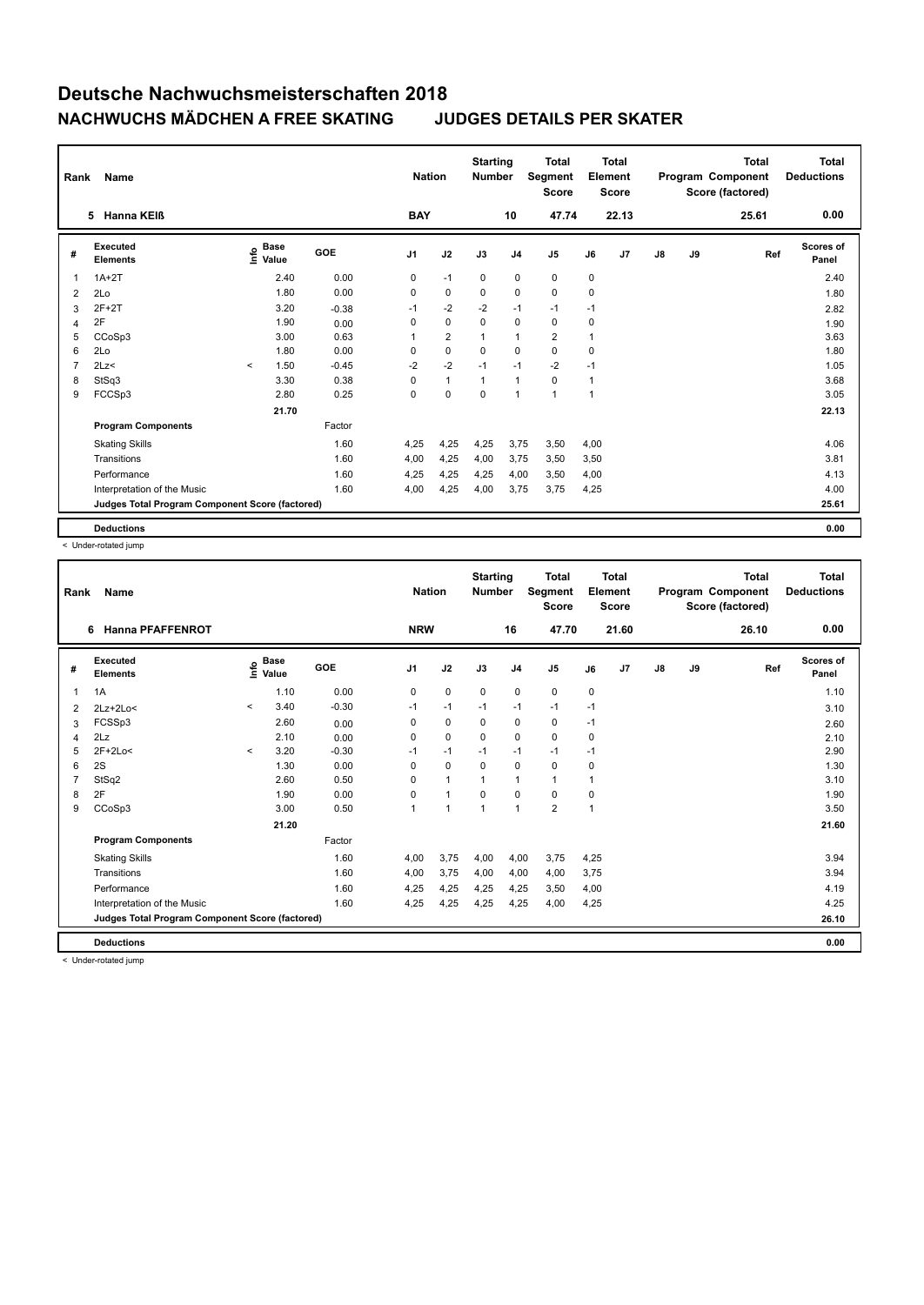| Rank           | Name                                            |         |                      |         | <b>Nation</b>  |              | <b>Starting</b><br><b>Number</b> |                | <b>Total</b><br>Segment<br><b>Score</b> |                          | <b>Total</b><br>Element<br><b>Score</b> |               |    | <b>Total</b><br>Program Component<br>Score (factored) | Total<br><b>Deductions</b> |
|----------------|-------------------------------------------------|---------|----------------------|---------|----------------|--------------|----------------------------------|----------------|-----------------------------------------|--------------------------|-----------------------------------------|---------------|----|-------------------------------------------------------|----------------------------|
|                | Darya GRIMM<br>7                                |         |                      |         | <b>NRW</b>     |              |                                  | 20             | 47.23                                   |                          | 20.40                                   |               |    | 27.33                                                 | 0.50                       |
| #              | Executed<br><b>Elements</b>                     | lnfo    | <b>Base</b><br>Value | GOE     | J <sub>1</sub> | J2           | J3                               | J <sub>4</sub> | J <sub>5</sub>                          | J6                       | J7                                      | $\mathsf{J}8$ | J9 | Ref                                                   | <b>Scores of</b><br>Panel  |
| 1              | 2F+2Lo                                          |         | 3.70                 | $-0.90$ | $-3$           | $-3$         | $-3$                             | $-3$           | $-3$                                    | $-3$                     |                                         |               |    |                                                       | 2.80                       |
| 2              | 2A                                              |         | 3.30                 | $-0.88$ | $-2$           | $-2$         | $-2$                             | $-1$           | $-1$                                    | $-2$                     |                                         |               |    |                                                       | 2.42                       |
| 3              | <b>FCSSp</b>                                    |         | 0.00                 | 0.00    | ٠              | ٠            | ٠                                | ٠              | $\sim$                                  | $\overline{\phantom{a}}$ |                                         |               |    |                                                       | 0.00                       |
| 4              | 2Lz+2Lo                                         |         | 3.90                 | 0.00    | 0              | 0            | 0                                | 0              | 0                                       | 0                        |                                         |               |    |                                                       | 3.90                       |
| 5              | 2A<                                             | $\prec$ | 2.30                 | $-1.00$ | $-2$           | $-2$         | $-2$                             | $-2$           | $-1$                                    | $-3$                     |                                         |               |    |                                                       | 1.30                       |
| 6              | 2Lz                                             |         | 2.10                 | 0.00    | 0              | $\mathbf{1}$ | $\mathbf 0$                      | 0              | 0                                       | 0                        |                                         |               |    |                                                       | 2.10                       |
| $\overline{7}$ | StSq2                                           |         | 2.60                 | 0.38    | 0              | $\mathbf 0$  |                                  | $\mathbf{1}$   | $\mathbf{1}$                            | 1                        |                                         |               |    |                                                       | 2.98                       |
| 8              | 2F                                              |         | 1.90                 | 0.00    | 0              | $\mathbf 0$  | $\Omega$                         | 0              | 0                                       | 0                        |                                         |               |    |                                                       | 1.90                       |
| 9              | CCoSp3                                          |         | 3.00                 | 0.00    | $\Omega$       | $\Omega$     | $\Omega$                         | $\Omega$       | $\Omega$                                | 1                        |                                         |               |    |                                                       | 3.00                       |
|                |                                                 |         | 22.80                |         |                |              |                                  |                |                                         |                          |                                         |               |    |                                                       | 20.40                      |
|                | <b>Program Components</b>                       |         |                      | Factor  |                |              |                                  |                |                                         |                          |                                         |               |    |                                                       |                            |
|                | <b>Skating Skills</b>                           |         |                      | 1.60    | 4,00           | 4,00         | 4,50                             | 4,25           | 4,00                                    | 4,25                     |                                         |               |    |                                                       | 4.13                       |
|                | Transitions                                     |         |                      | 1.60    | 3,75           | 4,25         | 4,25                             | 4,25           | 4,00                                    | 4,00                     |                                         |               |    |                                                       | 4.13                       |
|                | Performance                                     |         |                      | 1.60    | 4,25           | 4,50         | 4,25                             | 4,50           | 4,50                                    | 4,25                     |                                         |               |    |                                                       | 4.38                       |
|                | Interpretation of the Music                     |         |                      | 1.60    | 4,25           | 4,50         | 4,50                             | 4,50           | 4,50                                    | 4,25                     |                                         |               |    |                                                       | 4.44                       |
|                | Judges Total Program Component Score (factored) |         |                      |         |                |              |                                  |                |                                         |                          |                                         |               |    |                                                       | 27.33                      |
|                | <b>Deductions</b>                               |         | Falls:               | $-0.50$ |                |              |                                  |                |                                         |                          |                                         |               |    |                                                       | $-0.50$                    |

< Under-rotated jump

| Rank | Name                                            |                                  |            | <b>Nation</b>  |              | <b>Starting</b><br><b>Number</b> |                | <b>Total</b><br>Segment<br><b>Score</b> | Element     | <b>Total</b><br>Score |               |    | <b>Total</b><br>Program Component<br>Score (factored) | <b>Total</b><br><b>Deductions</b> |
|------|-------------------------------------------------|----------------------------------|------------|----------------|--------------|----------------------------------|----------------|-----------------------------------------|-------------|-----------------------|---------------|----|-------------------------------------------------------|-----------------------------------|
|      | Sophia GIENGER<br>8                             |                                  |            | <b>BAY</b>     |              |                                  | 18             | 46.36                                   |             | 20.65                 |               |    | 25.71                                                 | 0.00                              |
| #    | Executed<br><b>Elements</b>                     | <b>Base</b><br>e Base<br>⊆ Value | <b>GOE</b> | J <sub>1</sub> | J2           | J3                               | J <sub>4</sub> | J5                                      | J6          | J <sub>7</sub>        | $\mathsf{J}8$ | J9 | Ref                                                   | <b>Scores of</b><br>Panel         |
| 1    | 1A                                              | 1.10                             | 0.10       | 0              | $\mathbf{1}$ | $\mathbf{1}$                     | $\mathbf{1}$   | $\pmb{0}$                               | 0           |                       |               |    |                                                       | 1.20                              |
| 2    | $2Lz + 2Lo$                                     | 3.90                             | $-0.60$    | $-2$           | $-2$         | $-2$                             | $-2$           | $-2$                                    | $-2$        |                       |               |    |                                                       | 3.30                              |
| 3    | $2F+2Lo$                                        | 3.70                             | $-0.60$    | $-2$           | $-2$         | $-2$                             | $-2$           | $-1$                                    | $-2$        |                       |               |    |                                                       | 3.10                              |
| 4    | 2S                                              | 1.30                             | 0.15       | $\Omega$       | $-1$         | $\mathbf{1}$                     | $\mathbf{1}$   | $\mathbf{1}$                            | 1           |                       |               |    |                                                       | 1.45                              |
| 5    | FCSSp3                                          | 2.60                             | 0.25       | 0              | 0            | 0                                | $\mathbf{1}$   | $\mathbf{1}$                            | 1           |                       |               |    |                                                       | 2.85                              |
| 6    | 2Lz                                             | 2.10                             | $-0.75$    | $-3$           | $-3$         | $-2$                             | $-2$           | $-2$                                    | $-3$        |                       |               |    |                                                       | 1.35                              |
|      | StSq3                                           | 3.30                             | 0.50       | 0              | $\mathbf{1}$ | 1                                | $\mathbf{1}$   | $\overline{2}$                          | 1           |                       |               |    |                                                       | 3.80                              |
| 8    | 2F                                              | 1.90                             | 0.15       | 0              | $\mathbf 0$  | 1                                | $\mathbf{1}$   | $\mathbf{1}$                            | $\mathbf 0$ |                       |               |    |                                                       | 2.05                              |
| 9    | CCoSp2V                                         | 2.00                             | $-0.45$    | $-2$           | $-2$         | $-2$                             | $-1$           | $\mathbf 0$                             | $-1$        |                       |               |    |                                                       | 1.55                              |
|      |                                                 | 21.90                            |            |                |              |                                  |                |                                         |             |                       |               |    |                                                       | 20.65                             |
|      | <b>Program Components</b>                       |                                  | Factor     |                |              |                                  |                |                                         |             |                       |               |    |                                                       |                                   |
|      | <b>Skating Skills</b>                           |                                  | 1.60       | 4,00           | 4,00         | 4,25                             | 4,25           | 4,00                                    | 4,25        |                       |               |    |                                                       | 4.13                              |
|      | Transitions                                     |                                  | 1.60       | 3,75           | 3,75         | 4,00                             | 4,25           | 4,25                                    | 3,75        |                       |               |    |                                                       | 3.94                              |
|      | Performance                                     |                                  | 1.60       | 4,00           | 3,75         | 4,25                             | 4,00           | 4,00                                    | 3,75        |                       |               |    |                                                       | 3.94                              |
|      | Interpretation of the Music                     |                                  | 1.60       | 3,75           | 3,50         | 4,25                             | 4,50           | 4,25                                    | 4,00        |                       |               |    |                                                       | 4.06                              |
|      | Judges Total Program Component Score (factored) |                                  |            |                |              |                                  |                |                                         |             |                       |               |    |                                                       | 25.71                             |
|      | <b>Deductions</b>                               |                                  |            |                |              |                                  |                |                                         |             |                       |               |    |                                                       | 0.00                              |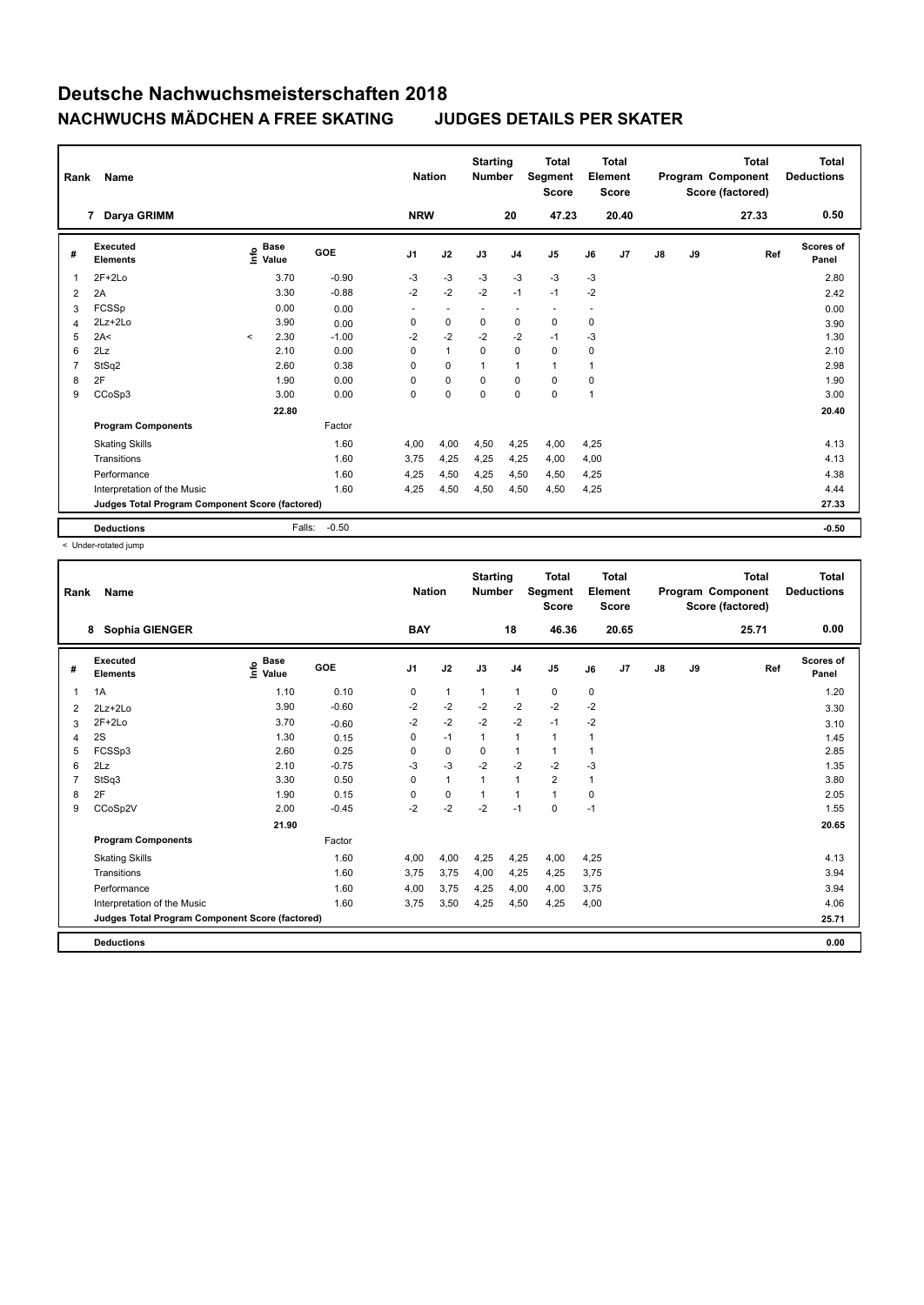| Rank | Name                                            |                   |             |         | <b>Nation</b>  |              | <b>Starting</b><br><b>Number</b> |                | <b>Total</b><br>Segment<br><b>Score</b> |              | Total<br>Element<br><b>Score</b> |               |    | <b>Total</b><br>Program Component<br>Score (factored) | Total<br><b>Deductions</b> |
|------|-------------------------------------------------|-------------------|-------------|---------|----------------|--------------|----------------------------------|----------------|-----------------------------------------|--------------|----------------------------------|---------------|----|-------------------------------------------------------|----------------------------|
|      | <b>Charang JUN</b><br>9                         |                   |             |         | <b>BAY</b>     |              |                                  | 12             | 46.12                                   |              | 19.92                            |               |    | 26.20                                                 | 0.00                       |
| #    | <b>Executed</b><br><b>Elements</b>              | o Base<br>⊆ Value | <b>Base</b> | GOE     | J <sub>1</sub> | J2           | J3                               | J <sub>4</sub> | J <sub>5</sub>                          | J6           | J7                               | $\mathsf{J}8$ | J9 | Ref                                                   | Scores of<br>Panel         |
| 1    | 1A                                              |                   | 1.10        | 0.00    | 0              | $\mathbf 0$  | $\mathbf 0$                      | $\mathbf 0$    | $\mathbf 0$                             | $\mathbf 0$  |                                  |               |    |                                                       | 1.10                       |
| 2    | $2F+2T$                                         |                   | 3.20        | 0.00    | 0              | $\mathbf 0$  | 0                                | $\pmb{0}$      | $\pmb{0}$                               | 0            |                                  |               |    |                                                       | 3.20                       |
| 3    | 2Lo                                             |                   | 1.80        | 0.00    | 0              | $\mathbf 0$  | 0                                | $\mathbf 0$    | $\mathbf 0$                             | 0            |                                  |               |    |                                                       | 1.80                       |
| 4    | CCoSp3                                          |                   | 3.00        | 0.50    | 1              | $\mathbf{1}$ | $\overline{1}$                   | $\mathbf{1}$   | $\overline{2}$                          | 1            |                                  |               |    |                                                       | 3.50                       |
| 5    | 2Lz<<                                           | <<                | 0.60        | $-0.28$ | $-3$           | $-3$         | $-3$                             | -2             | $-2$                                    | $-3$         |                                  |               |    |                                                       | 0.32                       |
| 6    | $2F+2T$                                         |                   | 3.20        | 0.00    | 0              | $\mathbf 0$  | 0                                | $\mathbf 0$    | $\mathbf 0$                             | 0            |                                  |               |    |                                                       | 3.20                       |
| 7    | 2Lz                                             |                   | 2.10        | 0.00    | 0              | $\mathbf 0$  | $\Omega$                         | $\mathbf 0$    | $\mathbf 0$                             | 0            |                                  |               |    |                                                       | 2.10                       |
| 8    | FSSp1                                           |                   | 2.00        | $-0.15$ | 0              | $-2$         | 0                                | $\mathbf 0$    | $-1$                                    | $-1$         |                                  |               |    |                                                       | 1.85                       |
| 9    | StSq2                                           |                   | 2.60        | 0.25    | 0              | $\mathbf{1}$ | $\overline{1}$                   | $\pmb{0}$      | $\pmb{0}$                               | $\mathbf{1}$ |                                  |               |    |                                                       | 2.85                       |
|      |                                                 |                   | 19.60       |         |                |              |                                  |                |                                         |              |                                  |               |    |                                                       | 19.92                      |
|      | <b>Program Components</b>                       |                   |             | Factor  |                |              |                                  |                |                                         |              |                                  |               |    |                                                       |                            |
|      | <b>Skating Skills</b>                           |                   |             | 1.60    | 4,25           | 4,25         | 4,00                             | 4,00           | 3,50                                    | 4,00         |                                  |               |    |                                                       | 4.06                       |
|      | Transitions                                     |                   |             | 1.60    | 4,00           | 4,25         | 3,75                             | 4,00           | 3,75                                    | 4,00         |                                  |               |    |                                                       | 3.94                       |
|      | Performance                                     |                   |             | 1.60    | 4,25           | 4,75         | 4,00                             | 4,25           | 3,75                                    | 4,25         |                                  |               |    |                                                       | 4.19                       |
|      | Interpretation of the Music                     |                   |             | 1.60    | 4,25           | 4,75         | 4,00                             | 4,00           | 4,00                                    | 4,50         |                                  |               |    |                                                       | 4.19                       |
|      | Judges Total Program Component Score (factored) |                   |             |         |                |              |                                  |                |                                         |              |                                  |               |    |                                                       | 26.20                      |
|      | <b>Deductions</b>                               |                   |             |         |                |              |                                  |                |                                         |              |                                  |               |    |                                                       | 0.00                       |

<< Downgraded jump

| Rank | Name                                            |                                  |            | <b>Nation</b>  |              | <b>Starting</b><br><b>Number</b> |                | <b>Total</b><br>Segment<br><b>Score</b> | Element      | <b>Total</b><br><b>Score</b> |               |    | <b>Total</b><br>Program Component<br>Score (factored) | <b>Total</b><br><b>Deductions</b> |
|------|-------------------------------------------------|----------------------------------|------------|----------------|--------------|----------------------------------|----------------|-----------------------------------------|--------------|------------------------------|---------------|----|-------------------------------------------------------|-----------------------------------|
| 10   | <b>Hannah DEMPFLE</b>                           |                                  |            | <b>BAY</b>     |              |                                  | 5              | 45.57                                   |              | 22.45                        |               |    | 23.12                                                 | 0.00                              |
| #    | Executed<br><b>Elements</b>                     | <b>Base</b><br>e Base<br>⊆ Value | <b>GOE</b> | J <sub>1</sub> | J2           | J3                               | J <sub>4</sub> | J5                                      | J6           | J7                           | $\mathsf{J}8$ | J9 | Ref                                                   | Scores of<br>Panel                |
| 1    | 1A                                              | 1.10                             | 0.10       | 0              | $\mathbf{1}$ | $\mathbf{1}$                     | $\mathbf 0$    | $\mathbf 0$                             | $\mathbf{1}$ |                              |               |    |                                                       | 1.20                              |
| 2    | $2Lz + 2T$                                      | 3.40                             | 0.00       | 0              | $\mathbf 0$  | $\Omega$                         | $\mathbf 0$    | $\mathbf{1}$                            | $\mathbf 0$  |                              |               |    |                                                       | 3.40                              |
| 3    | FSSp3                                           | 2.60                             | 0.50       |                | $\mathbf{1}$ | 1                                | $\mathbf{1}$   | $\overline{2}$                          | $\mathbf 0$  |                              |               |    |                                                       | 3.10                              |
| 4    | $2F+2Lo$                                        | 3.70                             | 0.00       | $\Omega$       | $\mathbf 0$  | $\Omega$                         | $\mathbf 0$    | $\mathbf 0$                             | $\mathbf 0$  |                              |               |    |                                                       | 3.70                              |
| 5    | 2Lo                                             | 1.80                             | 0.15       | 0              | $\mathbf{1}$ | 1                                | 0              | $\mathbf{1}$                            | $\mathbf 0$  |                              |               |    |                                                       | 1.95                              |
| 6    | 2Lz                                             | 2.10                             | 0.00       | $\Omega$       | $\mathbf 0$  | $\Omega$                         | $\mathbf 0$    | $\mathbf 0$                             | $\mathbf 0$  |                              |               |    |                                                       | 2.10                              |
|      | StSq2                                           | 2.60                             | 0.00       | $\Omega$       | 0            | $\Omega$                         | 0              | $\mathbf 0$                             | $\mathbf 0$  |                              |               |    |                                                       | 2.60                              |
| 8    | 2F                                              | 1.90                             | 0.00       | $\Omega$       | $\mathbf{1}$ | $\Omega$                         | $\mathbf 0$    | $\mathbf 0$                             | $\mathbf 0$  |                              |               |    |                                                       | 1.90                              |
| 9    | CCoSp2                                          | 2.50                             | 0.00       | 0              | $\mathbf 0$  | $\mathbf 0$                      | $\mathbf 0$    | $\mathbf{1}$                            | $\mathbf 0$  |                              |               |    |                                                       | 2.50                              |
|      |                                                 | 21.70                            |            |                |              |                                  |                |                                         |              |                              |               |    |                                                       | 22.45                             |
|      | <b>Program Components</b>                       |                                  | Factor     |                |              |                                  |                |                                         |              |                              |               |    |                                                       |                                   |
|      | <b>Skating Skills</b>                           |                                  | 1.60       | 3,75           | 3,50         | 3,75                             | 3,75           | 3,50                                    | 3,75         |                              |               |    |                                                       | 3.69                              |
|      | Transitions                                     |                                  | 1.60       | 3,50           | 3,75         | 3,50                             | 3,50           | 3,25                                    | 3,50         |                              |               |    |                                                       | 3.50                              |
|      | Performance                                     |                                  | 1.60       | 3,75           | 3,50         | 3,50                             | 3,75           | 3,50                                    | 3,75         |                              |               |    |                                                       | 3.63                              |
|      | Interpretation of the Music                     |                                  | 1.60       | 3,50           | 3,50         | 3,25                             | 3,75           | 3,75                                    | 3,75         |                              |               |    |                                                       | 3.63                              |
|      | Judges Total Program Component Score (factored) |                                  |            |                |              |                                  |                |                                         |              |                              |               |    |                                                       | 23.12                             |
|      | <b>Deductions</b>                               |                                  |            |                |              |                                  |                |                                         |              |                              |               |    |                                                       | 0.00                              |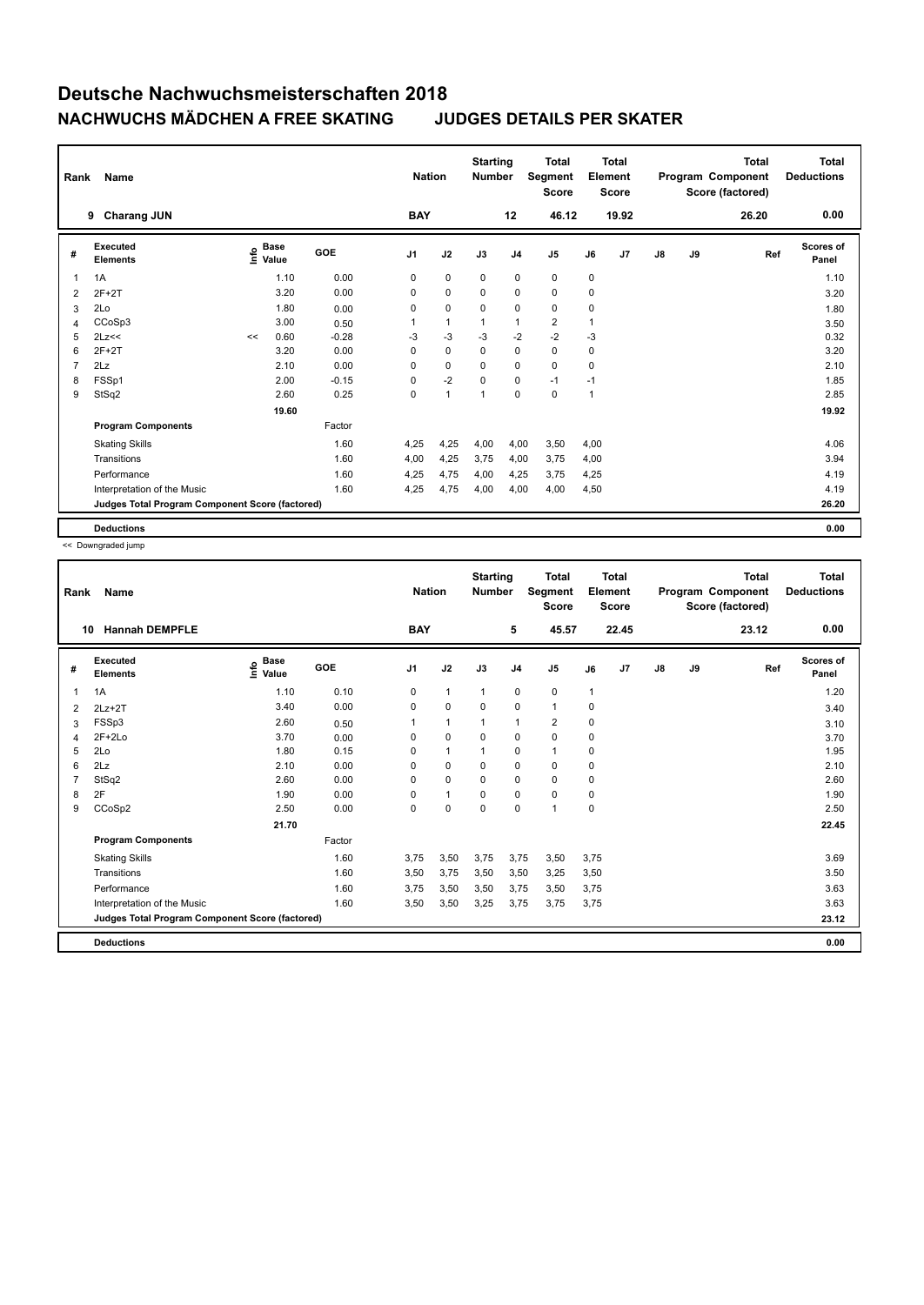| Rank           | Name                                            |                                           |         | <b>Nation</b>  |                | <b>Starting</b><br>Number |                | <b>Total</b><br>Segment<br>Score |             | <b>Total</b><br>Element<br><b>Score</b> |    |    | <b>Total</b><br>Program Component<br>Score (factored) | <b>Total</b><br><b>Deductions</b> |
|----------------|-------------------------------------------------|-------------------------------------------|---------|----------------|----------------|---------------------------|----------------|----------------------------------|-------------|-----------------------------------------|----|----|-------------------------------------------------------|-----------------------------------|
|                | 11 Lara PENKERT                                 |                                           |         | B-W            |                |                           | 6              | 45.37                            |             | 21.55                                   |    |    | 23.82                                                 | 0.00                              |
| #              | <b>Executed</b><br><b>Elements</b>              | $\frac{6}{5}$ Base<br>$\frac{5}{5}$ Value | GOE     | J1             | J2             | J3                        | J <sub>4</sub> | J5                               | J6          | J7                                      | J8 | J9 | Ref                                                   | Scores of<br>Panel                |
| 1              | 2Lo                                             | 1.80                                      | 0.00    | $\mathsf 0$    | $\pmb{0}$      | $\mathbf{1}$              | $\mathbf 0$    | $\pmb{0}$                        | $\mathbf 0$ |                                         |    |    |                                                       | 1.80                              |
| $\overline{2}$ | $2F+2T$                                         | 3.20                                      | $-0.15$ | $\mathbf 0$    | $-1$           | 0                         | $-1$           | $-1$                             | $\mathbf 0$ |                                         |    |    |                                                       | 3.05                              |
| $\mathbf{3}$   | $2Lz + 2T$                                      | 3.40                                      | $-0.08$ | $\mathbf 0$    | $-1$           | 0                         | $\mathbf 0$    | $-1$                             | $\mathbf 0$ |                                         |    |    |                                                       | 3.32                              |
| $\overline{4}$ | FCSp2                                           | 2.30                                      | 0.00    | $\mathbf 0$    | $-1$           | 0                         | $\mathbf 0$    | $\mathbf 0$                      | 0           |                                         |    |    |                                                       | 2.30                              |
| 5              | 2Lz                                             | 2.10                                      | 0.00    | 0              | $\mathbf 0$    | 0                         | $\mathbf 0$    | $\mathbf 0$                      | $\mathbf 0$ |                                         |    |    |                                                       | 2.10                              |
| 6              | 1A                                              | 1.10                                      | 0.00    | $\mathbf 0$    | 0              | 0                         | $\mathbf 0$    | $\mathbf 0$                      | $\mathbf 0$ |                                         |    |    |                                                       | 1.10                              |
| $\overline{7}$ | StSq2                                           | 2.60                                      | 0.00    | $\mathbf 0$    | 0              | 0                         | $\mathbf 0$    | $\mathbf 0$                      | $\mathbf 0$ |                                         |    |    |                                                       | 2.60                              |
| 8              | 2F                                              | 1.90                                      | 0.00    | $\mathbf 0$    | 1              | $\overline{0}$            | $\mathbf 0$    | $\pmb{0}$                        | $\mathbf 0$ |                                         |    |    |                                                       | 1.90                              |
| 9              | CCoSp3                                          | 3.00                                      | 0.38    | $\mathbf{1}$   | $\overline{1}$ | $\mathbf{1}$              | $\mathbf 0$    | $\overline{1}$                   | $\mathbf 0$ |                                         |    |    |                                                       | 3.38                              |
|                |                                                 | 21.40                                     |         |                |                |                           |                |                                  |             |                                         |    |    |                                                       | 21.55                             |
|                | <b>Program Components</b>                       |                                           | Factor  |                |                |                           |                |                                  |             |                                         |    |    |                                                       |                                   |
|                | <b>Skating Skills</b>                           |                                           | 1.60    | 4,25           | 3,25           | 3,50                      | 4,00           | 3,25                             | 3,50        |                                         |    |    |                                                       | 3.56                              |
|                | Transitions                                     |                                           | 1.60    | 4,00           | 3,50           | 3,50                      | 4,00           | 3,50                             | 3,50        |                                         |    |    |                                                       | 3.63                              |
|                | Performance                                     |                                           | 1.60    | 4,00           | 4,00           | 3,50                      | 4,00           | 3,00                             | 3,75        |                                         |    |    |                                                       | 3.81                              |
|                | Interpretation of the Music                     |                                           | 1.60    | 4,25           | 4,00           | 3,50                      | 4,25           | 3,50                             | 3,75        |                                         |    |    |                                                       | 3.88                              |
|                | Judges Total Program Component Score (factored) |                                           |         |                |                |                           |                |                                  |             |                                         |    |    |                                                       | 23.82                             |
|                |                                                 |                                           |         |                |                |                           |                |                                  |             |                                         |    |    |                                                       |                                   |
|                | <b>Deductions</b>                               |                                           |         |                |                |                           |                |                                  |             |                                         |    |    |                                                       | 0.00                              |
|                |                                                 |                                           |         |                |                |                           |                |                                  |             |                                         |    |    |                                                       |                                   |
|                |                                                 |                                           |         |                |                |                           |                |                                  |             |                                         |    |    |                                                       |                                   |
|                |                                                 |                                           |         |                |                | <b>Starting</b>           |                | <b>Total</b>                     |             | <b>Total</b>                            |    |    | <b>Total</b>                                          | <b>Total</b>                      |
| Rank           | Name                                            |                                           |         | <b>Nation</b>  |                | Number                    |                | Segment                          |             | Element                                 |    |    | Program Component                                     | <b>Deductions</b>                 |
|                |                                                 |                                           |         |                |                |                           |                | <b>Score</b>                     |             | <b>Score</b>                            |    |    | Score (factored)                                      |                                   |
|                | 12 Katharina WEBER                              |                                           |         | <b>BAY</b>     |                |                           | 8              | 44.99                            |             | 20.88                                   |    |    | 24.11                                                 | 0.00                              |
|                | <b>Executed</b>                                 |                                           | GOE     |                |                |                           |                |                                  |             |                                         |    |    |                                                       | Scores of                         |
| #              | <b>Elements</b>                                 | e Base<br>E Value                         |         | J <sub>1</sub> | J2             | J3                        | J4             | J <sub>5</sub>                   | J6          | J7                                      | J8 | J9 | Ref                                                   | Panel                             |
| $\mathbf{1}$   | 2Lo                                             | 1.80                                      | 0.23    | $\mathbf{1}$   | $\mathbf{1}$   | $\mathbf{1}$              | $\mathbf 0$    | $\mathbf{1}$                     | 0           |                                         |    |    |                                                       | 2.03                              |
| $\overline{2}$ | $2Lz + 2T$                                      | 3.40                                      | 0.00    | $\mathsf 0$    | 1              | 0                         | $\mathbf 0$    | $\pmb{0}$                        | $\mathbf 0$ |                                         |    |    |                                                       | 3.40                              |
| 3              | 2T                                              | 1.30                                      | 0.00    | $\mathsf 0$    | 0              | 0                         | $\mathbf 0$    | $\pmb{0}$                        | $\mathbf 0$ |                                         |    |    |                                                       | 1.30                              |
| $\overline{4}$ | 1A                                              | 1.10                                      | 0.00    | $\mathbf 0$    | 0              | 0                         | $\mathbf 0$    | $\mathbf 0$                      | $\mathbf 0$ |                                         |    |    |                                                       | 1.10                              |
| 5              | StSq2                                           | 2.60                                      | 0.25    | $\mathbf 0$    | $\mathbf{1}$   | 1                         | $\mathbf 0$    | $\mathbf{1}$                     | $\mathbf 0$ |                                         |    |    |                                                       | 2.85                              |
| 6              | $2S+2Lo$                                        | 3.10                                      | $-0.30$ | $-1$           | $-2$           | $-1$                      | $\mathbf 0$    | $-1$                             | $-1$        |                                         |    |    |                                                       | 2.80                              |
| $\overline{7}$ | FCSSp2                                          | 2.30                                      | 0.00    | $\mathsf 0$    | $\mathbf 0$    | $\mathbf 0$               | $\mathbf 0$    | $\pmb{0}$                        | $\mathbf 0$ |                                         |    |    |                                                       | 2.30                              |
| 8              | 2Lz                                             | 2.10                                      | 0.00    | $\mathbf 0$    | 0              | 0                         | $\mathbf 0$    | $\pmb{0}$                        | $\mathbf 0$ |                                         |    |    |                                                       | 2.10                              |
| 9              | CCoSp3                                          | 3.00                                      | 0.00    | $\mathbf 0$    | 0              | $\mathbf 0$               | $\mathbf 0$    | $\mathbf 0$                      | $\mathbf 0$ |                                         |    |    |                                                       | 3.00                              |
|                |                                                 | 20.70                                     |         |                |                |                           |                |                                  |             |                                         |    |    |                                                       | 20.88                             |
|                | <b>Program Components</b>                       |                                           | Factor  |                |                |                           |                |                                  |             |                                         |    |    |                                                       |                                   |
|                | <b>Skating Skills</b>                           |                                           | 1.60    | 4,00           | 4,50           | 3,75                      | 3,75           | 3,75                             | 3,75        |                                         |    |    |                                                       | 3.81                              |
|                | Transitions                                     |                                           | 1.60    | 3,75           | 4,25           | 3,50                      | 3,75           | 3,50                             | 3,50        |                                         |    |    |                                                       | 3.63                              |
|                | Performance                                     |                                           | 1.60    | 4,00           | 4,25           | 3,50                      | 4,00           | 3,25                             | 3,75        |                                         |    |    |                                                       | 3.81                              |
|                | Interpretation of the Music                     |                                           | 1.60    | 4,25           | 4,00           | 3,50                      | 4,00           | 3,75                             | 3,50        |                                         |    |    |                                                       | 3.81                              |
|                | Judges Total Program Component Score (factored) |                                           |         |                |                |                           |                |                                  |             |                                         |    |    |                                                       | 24.11                             |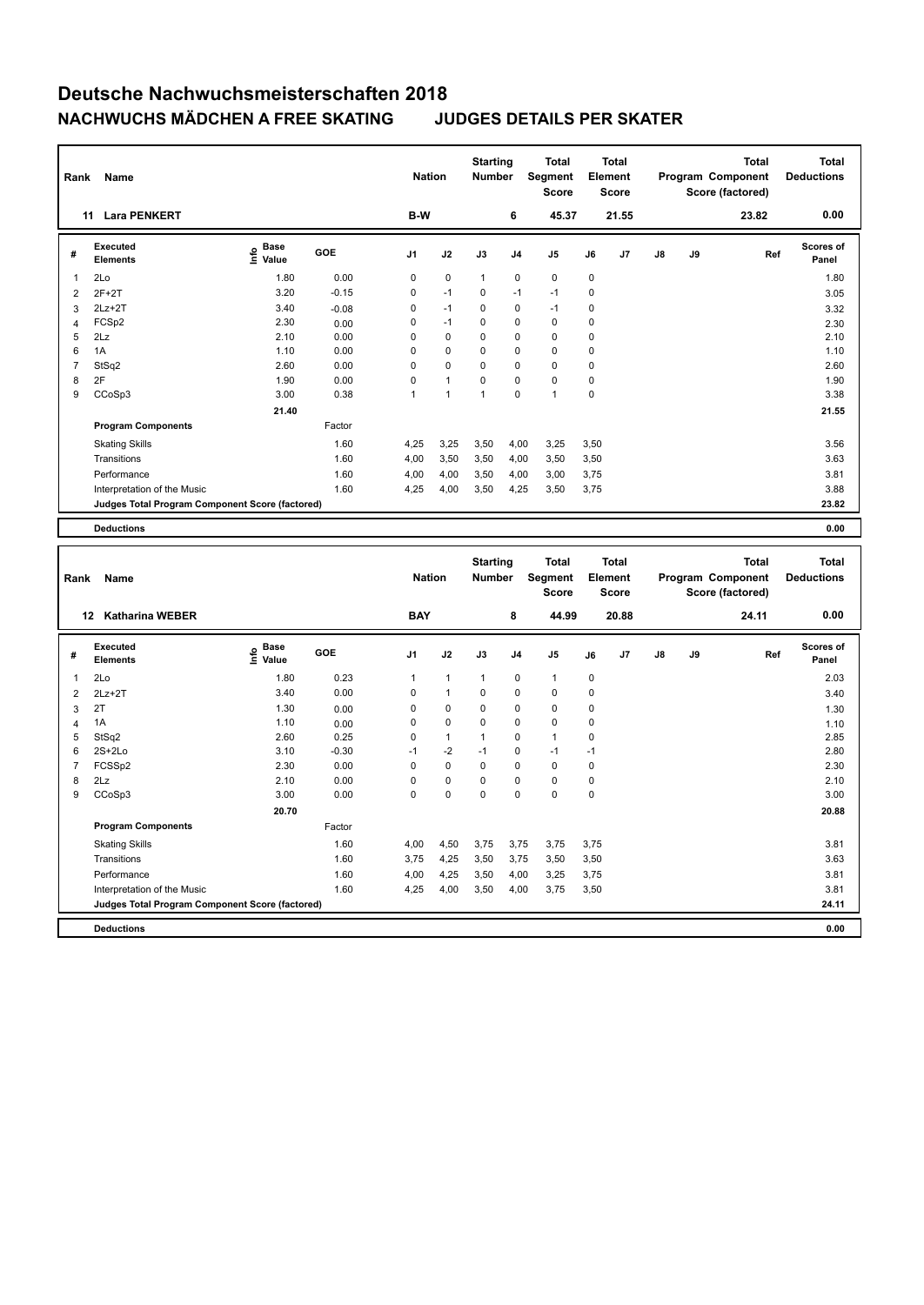| Rank           | Name                                            |      |                      |         | <b>Nation</b>  |                | <b>Starting</b><br><b>Number</b> |                | <b>Total</b><br>Segment<br><b>Score</b> |      | <b>Total</b><br>Element<br><b>Score</b> |               |    | <b>Total</b><br>Program Component<br>Score (factored) | <b>Total</b><br><b>Deductions</b> |
|----------------|-------------------------------------------------|------|----------------------|---------|----------------|----------------|----------------------------------|----------------|-----------------------------------------|------|-----------------------------------------|---------------|----|-------------------------------------------------------|-----------------------------------|
|                | <b>Annika KASEL</b><br>13                       |      |                      |         | <b>BER</b>     |                |                                  | 15             | 44.82                                   |      | 20.00                                   |               |    | 25.32                                                 | 0.50                              |
| #              | Executed<br><b>Elements</b>                     | Info | <b>Base</b><br>Value | GOE     | J <sub>1</sub> | J2             | J3                               | J <sub>4</sub> | J <sub>5</sub>                          | J6   | J7                                      | $\mathsf{J}8$ | J9 | Ref                                                   | <b>Scores of</b><br>Panel         |
| 1              | $1A+2T$                                         |      | 2.40                 | 0.00    | 0              | $\mathbf{1}$   | $\mathbf 0$                      | 0              | $\mathbf 0$                             | 0    |                                         |               |    |                                                       | 2.40                              |
| $\overline{2}$ | 2F<<                                            | <<   | 0.50                 | $-0.30$ | -3             | -3             | $-3$                             | $-3$           | $-3$                                    | $-3$ |                                         |               |    |                                                       | 0.20                              |
| 3              | 2Lz                                             |      | 2.10                 | $-0.08$ | 0              | $\mathbf 0$    | $\mathbf 0$                      | $-1$           | $-2$                                    | 0    |                                         |               |    |                                                       | 2.02                              |
| 4              | CCoSp3                                          |      | 3.00                 | 0.50    |                | $\mathbf{1}$   |                                  | $\mathbf{1}$   | $\overline{2}$                          | 0    |                                         |               |    |                                                       | 3.50                              |
| 5              | 2F                                              |      | 1.90                 | 0.00    | 0              | $\Omega$       | $\Omega$                         | 0              | $-1$                                    | 0    |                                         |               |    |                                                       | 1.90                              |
| 6              | 2Lz                                             |      | 2.10                 | 0.00    | 0              | $\mathbf 0$    | $\mathbf 0$                      | 0              | $-2$                                    | 0    |                                         |               |    |                                                       | 2.10                              |
| $\overline{7}$ | StSq2                                           |      | 2.60                 | 0.38    | 1              | $\mathbf{1}$   | $\Omega$                         | $\overline{1}$ | $\mathbf{1}$                            | 0    |                                         |               |    |                                                       | 2.98                              |
| 8              | 2Lo                                             |      | 1.80                 | 0.00    | 0              | 0              | 0                                | $-1$           | 0                                       | 0    |                                         |               |    |                                                       | 1.80                              |
| 9              | FCSSp3                                          |      | 2.60                 | 0.50    | 1              | $\overline{1}$ | 1                                | $\mathbf{1}$   | $\overline{1}$                          | 0    |                                         |               |    |                                                       | 3.10                              |
|                |                                                 |      | 19.00                |         |                |                |                                  |                |                                         |      |                                         |               |    |                                                       | 20.00                             |
|                | <b>Program Components</b>                       |      |                      | Factor  |                |                |                                  |                |                                         |      |                                         |               |    |                                                       |                                   |
|                | <b>Skating Skills</b>                           |      |                      | 1.60    | 4,25           | 4,50           | 4,00                             | 4,25           | 3,75                                    | 3,50 |                                         |               |    |                                                       | 4.06                              |
|                | Transitions                                     |      |                      | 1.60    | 4,00           | 4,50           | 3,75                             | 4,00           | 3,50                                    | 3,75 |                                         |               |    |                                                       | 3.88                              |
|                | Performance                                     |      |                      | 1.60    | 4,00           | 4,50           | 4,00                             | 4,25           | 3,50                                    | 3,75 |                                         |               |    |                                                       | 4.00                              |
|                | Interpretation of the Music                     |      |                      | 1.60    | 4,00           | 4,50           | 3,75                             | 4,00           | 3,75                                    | 3,50 |                                         |               |    |                                                       | 3.88                              |
|                | Judges Total Program Component Score (factored) |      |                      |         |                |                |                                  |                |                                         |      |                                         |               |    |                                                       | 25.32                             |
|                | <b>Deductions</b>                               |      | Falls:               | $-0.50$ |                |                |                                  |                |                                         |      |                                         |               |    |                                                       | $-0.50$                           |

<< Downgraded jump

| Rank | Name                                            |    |                                  |         | <b>Nation</b>  |                          | <b>Starting</b><br><b>Number</b> |                | <b>Total</b><br>Segment<br><b>Score</b> | Element      | <b>Total</b><br><b>Score</b> |               |    | <b>Total</b><br>Program Component<br>Score (factored) | <b>Total</b><br><b>Deductions</b> |
|------|-------------------------------------------------|----|----------------------------------|---------|----------------|--------------------------|----------------------------------|----------------|-----------------------------------------|--------------|------------------------------|---------------|----|-------------------------------------------------------|-----------------------------------|
| 14   | <b>Clara GLADYS</b>                             |    |                                  |         | <b>BAY</b>     |                          |                                  | 11             | 44.77                                   |              | 20.85                        |               |    | 24.42                                                 | 0.50                              |
| #    | Executed<br><b>Elements</b>                     |    | <b>Base</b><br>e Base<br>⊆ Value | GOE     | J <sub>1</sub> | J2                       | J3                               | J <sub>4</sub> | J5                                      | J6           | J7                           | $\mathsf{J}8$ | J9 | Ref                                                   | Scores of<br>Panel                |
| 1    | $2F+2T$                                         |    | 3.20                             | 0.30    | 1              | $\mathbf{1}$             | $\mathbf{1}$                     | $\mathbf{1}$   | $\mathbf{1}$                            | $\mathbf{1}$ |                              |               |    |                                                       | 3.50                              |
| 2    | 2Lo                                             |    | 1.80                             | 0.30    |                | $\mathbf{1}$             | 1                                | $\mathbf{1}$   | $\mathbf{1}$                            | 1            |                              |               |    |                                                       | 2.10                              |
| 3    | $2Lz+2T$                                        |    | 3.40                             | 0.00    | 0              | $\mathbf 0$              | 0                                | $\mathbf 0$    | $\mathbf 0$                             | $\mathbf 0$  |                              |               |    |                                                       | 3.40                              |
| 4    | 1A<<                                            | << | 0.00                             | 0.00    | ٠              | $\overline{\phantom{a}}$ | $\overline{\phantom{a}}$         | ٠              | $\overline{\phantom{a}}$                |              |                              |               |    |                                                       | 0.00                              |
| 5    | FCCSp3                                          |    | 2.80                             | $-0.08$ | 0              | $-1$                     | 0                                | $\pmb{0}$      | $-1$                                    | 1            |                              |               |    |                                                       | 2.72                              |
| 6    | StSq2                                           |    | 2.60                             | 0.13    |                | $\Omega$                 | $\mathbf{1}$                     | $\mathbf 0$    | $\mathbf 0$                             | $\mathbf 0$  |                              |               |    |                                                       | 2.73                              |
|      | 2Lz                                             |    | 2.10                             | 0.00    | $\Omega$       | $\mathbf{1}$             | $\Omega$                         | $\mathbf 0$    | $\mathbf 0$                             | $\mathbf 0$  |                              |               |    |                                                       | 2.10                              |
| 8    | 2F                                              |    | 1.90                             | 0.30    |                | $\mathbf{1}$             | 1                                | $\mathbf 0$    | $\mathbf{1}$                            | 1            |                              |               |    |                                                       | 2.20                              |
| 9    | CCoSp3                                          |    | 3.00                             | $-0.90$ | $-3$           | -3                       | $-3$                             | $-3$           | $-2$                                    | $-3$         |                              |               |    |                                                       | 2.10                              |
|      |                                                 |    | 20.80                            |         |                |                          |                                  |                |                                         |              |                              |               |    |                                                       | 20.85                             |
|      | <b>Program Components</b>                       |    |                                  | Factor  |                |                          |                                  |                |                                         |              |                              |               |    |                                                       |                                   |
|      | <b>Skating Skills</b>                           |    |                                  | 1.60    | 4,00           | 4,00                     | 3,75                             | 3,75           | 3,75                                    | 4,00         |                              |               |    |                                                       | 3.88                              |
|      | Transitions                                     |    |                                  | 1.60    | 3,75           | 3,75                     | 3,75                             | 3,50           | 3,50                                    | 3,50         |                              |               |    |                                                       | 3.63                              |
|      | Performance                                     |    |                                  | 1.60    | 3,75           | 3,50                     | 4,00                             | 4,00           | 3,75                                    | 3,75         |                              |               |    |                                                       | 3.81                              |
|      | Interpretation of the Music                     |    |                                  | 1.60    | 4,00           | 3,75                     | 4,00                             | 3,75           | 4,00                                    | 4,00         |                              |               |    |                                                       | 3.94                              |
|      | Judges Total Program Component Score (factored) |    |                                  |         |                |                          |                                  |                |                                         |              |                              |               |    |                                                       | 24.42                             |
|      | <b>Deductions</b>                               |    | Falls:                           | $-0.50$ |                |                          |                                  |                |                                         |              |                              |               |    |                                                       | $-0.50$                           |

<< Downgraded jump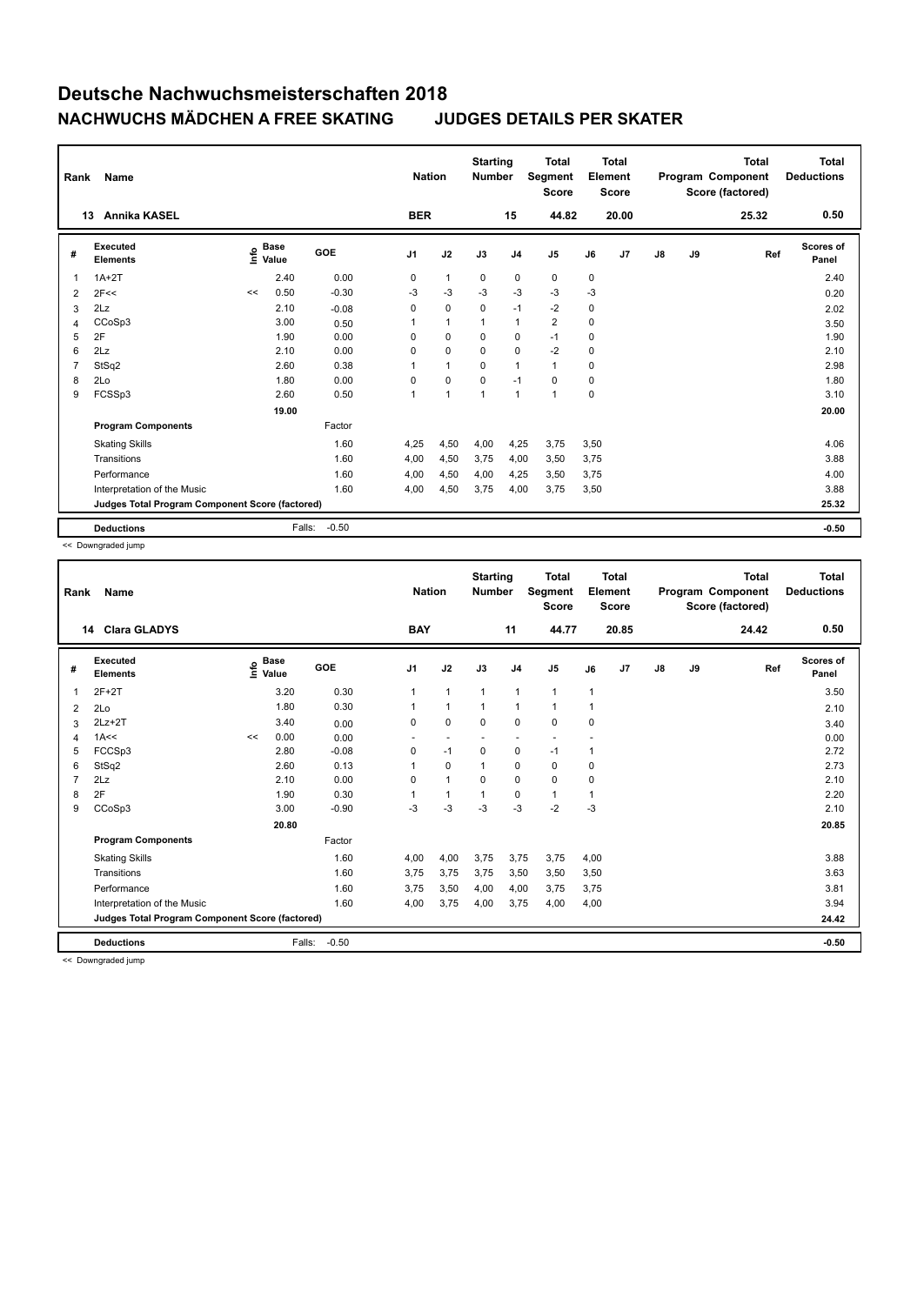| Rank                | Name                                                                 |                                           |                   | <b>Nation</b>  |                | <b>Starting</b><br><b>Number</b> |                | <b>Total</b><br><b>Segment</b><br>Score |              | <b>Total</b><br>Element<br>Score        |    |    | <b>Total</b><br>Program Component<br>Score (factored) |     | <b>Total</b><br><b>Deductions</b> |
|---------------------|----------------------------------------------------------------------|-------------------------------------------|-------------------|----------------|----------------|----------------------------------|----------------|-----------------------------------------|--------------|-----------------------------------------|----|----|-------------------------------------------------------|-----|-----------------------------------|
|                     | 15 Laura REISCH                                                      |                                           |                   | B-W            |                |                                  | $\overline{7}$ | 44.77                                   |              | 22.46                                   |    |    | 22.81                                                 |     | 0.50                              |
| #                   | Executed<br><b>Elements</b>                                          | $\frac{e}{E}$ Base<br>$\frac{e}{E}$ Value | GOE               | J1             | J2             | J3                               | J <sub>4</sub> | J5                                      | J6           | J7                                      | J8 | J9 |                                                       | Ref | Scores of<br>Panel                |
| 1                   | 1A                                                                   | 1.10                                      | 0.10              | $\mathsf 0$    | $\mathbf{1}$   | $\mathbf{1}$                     | $\pmb{0}$      | $\mathbf{1}$                            | $\mathbf 0$  |                                         |    |    |                                                       |     | 1.20                              |
| $\overline{2}$      | $2Lz + 2Lo$                                                          | 3.90                                      | $-0.90$           | $-3$           | $-3$           | $-3$                             | $-3$           | $-3$                                    | $-3$         |                                         |    |    |                                                       |     | 3.00                              |
| 3                   | $2F+2T$                                                              | 3.20                                      | 0.00              | 0              | $\Omega$       | $\Omega$                         | 0              | $-1$                                    | $\mathbf{1}$ |                                         |    |    |                                                       |     | 3.20                              |
| $\overline{4}$      | FCSp3                                                                | 2.80                                      | 0.00              | $\pmb{0}$      | 0              | 0                                | 0              | $\mathbf 0$                             | $\mathbf{1}$ |                                         |    |    |                                                       |     | 2.80                              |
| 5                   | StSq2                                                                | 2.60                                      | 0.13              | 1              | $\mathbf{1}$   | 0                                | 0              | $\mathbf 0$                             | $\mathbf 0$  |                                         |    |    |                                                       |     | 2.73                              |
| 6                   | 2Lo                                                                  | 1.80                                      | 0.23              | $\mathbf{1}$   | 1              | $\mathbf{1}$                     | $\Omega$       | $\mathbf{1}$                            | $\mathbf 0$  |                                         |    |    |                                                       |     | 2.03                              |
| $\overline{7}$      | 2Lz                                                                  | 2.10                                      | 0.00              | $\mathbf 0$    | 0              | 0                                | $\mathbf 0$    | $-1$                                    | $\mathbf 0$  |                                         |    |    |                                                       |     | 2.10                              |
| 8                   | 2F                                                                   | 1.90                                      | 0.00              | $\mathsf 0$    | 0              | 0                                | $\mathbf 0$    | $\pmb{0}$                               | $\pmb{0}$    |                                         |    |    |                                                       |     | 1.90                              |
| 9                   | CCoSp3                                                               | 3.00                                      | 0.50              | $\mathbf{1}$   | $\mathbf{1}$   | 0                                | $\overline{1}$ | $\mathbf{1}$                            | $\mathbf{1}$ |                                         |    |    |                                                       |     | 3.50                              |
|                     |                                                                      | 22.40                                     |                   |                |                |                                  |                |                                         |              |                                         |    |    |                                                       |     | 22.46                             |
|                     | <b>Program Components</b>                                            |                                           | Factor            |                |                |                                  |                |                                         |              |                                         |    |    |                                                       |     |                                   |
|                     | <b>Skating Skills</b>                                                |                                           | 1.60              | 3,75           | 3,50           | 4,00                             | 4,00           | 3,25                                    | 3,75         |                                         |    |    |                                                       |     | 3.75                              |
|                     | Transitions                                                          |                                           | 1.60              | 3,25           | 3,00           | 3,50                             | 3,75           | 3,00                                    | 3,50         |                                         |    |    |                                                       |     | 3.31                              |
|                     | Performance                                                          |                                           | 1.60              | 3,50           | 3,50           | 4,00                             | 3,75           | 3,25                                    | 3,75         |                                         |    |    |                                                       |     | 3.63                              |
|                     | Interpretation of the Music                                          |                                           | 1.60              | 3,50           | 3,50           | 3,50                             | 3,75           | 3,25                                    | 4,00         |                                         |    |    |                                                       |     | 3.56                              |
|                     | Judges Total Program Component Score (factored)                      |                                           |                   |                |                |                                  |                |                                         |              |                                         |    |    |                                                       |     | 22.81                             |
|                     |                                                                      |                                           |                   |                |                |                                  |                |                                         |              |                                         |    |    |                                                       |     |                                   |
|                     | <b>Deductions</b>                                                    | Falls:                                    | $-0.50$           |                |                |                                  |                |                                         |              |                                         |    |    |                                                       |     | $-0.50$                           |
|                     |                                                                      |                                           |                   |                |                |                                  |                |                                         |              |                                         |    |    |                                                       |     |                                   |
| Rank                | Name                                                                 |                                           |                   | <b>Nation</b>  |                | <b>Starting</b><br>Number        |                | <b>Total</b><br>Segment<br><b>Score</b> |              | <b>Total</b><br>Element<br><b>Score</b> |    |    | <b>Total</b><br>Program Component<br>Score (factored) |     | <b>Total</b><br><b>Deductions</b> |
|                     | 16 Fiona WIENS                                                       |                                           |                   | $R-P$          |                |                                  | 4              | 44.35                                   |              | 21.04                                   |    |    | 23.81                                                 |     | 0.50                              |
| #                   | Executed<br><b>Elements</b>                                          | e Base<br>E Value                         | GOE               | J <sub>1</sub> | J2             | J3                               | J <sub>4</sub> | J5                                      | J6           | J7                                      | J8 | J9 |                                                       | Ref | Scores of<br>Panel                |
| 1                   | 2F                                                                   | 1.90                                      | 0.00              | 0              | 0              | 0                                | $\mathbf 0$    | $\mathbf{1}$                            | $\mathbf 0$  |                                         |    |    |                                                       |     | 1.90                              |
|                     |                                                                      | 2.30<br>$\,<$                             | $-1.50$           | -3             | -3             | -3                               | $-3$           | -3                                      | -3           |                                         |    |    |                                                       |     |                                   |
| $\overline{2}$      | 2A<                                                                  |                                           |                   | $-1$           | $-1$           | 0                                | $-1$           | $\pmb{0}$                               | $\mathbf 0$  |                                         |    |    |                                                       |     | 0.80                              |
| 3                   | $2Lz+2T$<br>FCSp2                                                    | 3.40<br>2.30                              | $-0.15$           | $\mathbf{1}$   | $\mathbf{1}$   | 0                                | $\mathsf 0$    | $\overline{2}$                          | $\mathbf{1}$ |                                         |    |    |                                                       |     | 3.25                              |
| $\overline{4}$<br>5 | StSq2                                                                | 2.60                                      | 0.38<br>0.38      | 1              | $\mathbf{1}$   | 1                                | 0              | $\mathbf{1}$                            | $\mathbf 0$  |                                         |    |    |                                                       |     | 2.68<br>2.98                      |
| 6                   | 1Lo                                                                  | 0.50                                      | 0.00              | $\mathsf 0$    | $\pmb{0}$      | 0                                | $\mathsf 0$    | $-1$                                    | $\mathbf 0$  |                                         |    |    |                                                       |     | 0.50                              |
| $\overline{7}$      | $2Lz+2T$                                                             | 3.40                                      | 0.00              | $\mathsf 0$    | 0              | 0                                | 0              | $\pmb{0}$                               | $\mathbf 0$  |                                         |    |    |                                                       |     | 3.40                              |
| 8                   | 2F                                                                   | 1.90                                      | 0.00              | $\mathsf 0$    | $-1$           | 0                                | $\pmb{0}$      | $\pmb{0}$                               | $\mathbf 0$  |                                         |    |    |                                                       |     | 1.90                              |
| 9                   | CCoSp3                                                               | 3.00                                      | 0.63              | $\mathbf{1}$   | $\overline{2}$ | $\mathbf{1}$                     | 1              | $\overline{2}$                          | $\mathbf{1}$ |                                         |    |    |                                                       |     | 3.63                              |
|                     |                                                                      | 21.30                                     |                   |                |                |                                  |                |                                         |              |                                         |    |    |                                                       |     | 21.04                             |
|                     | <b>Program Components</b>                                            |                                           | Factor            |                |                |                                  |                |                                         |              |                                         |    |    |                                                       |     |                                   |
|                     | <b>Skating Skills</b>                                                |                                           | 1.60              |                | 4,25           | 3,75                             | 3,25           | 3,75                                    | 3,50         |                                         |    |    |                                                       |     | 3.81                              |
|                     | Transitions                                                          |                                           | 1.60              | 4,25<br>4,00   | 4,50           | 3,50                             | 3,75           | 3,25                                    | 3,25         |                                         |    |    |                                                       |     | 3.63                              |
|                     | Performance                                                          |                                           | 1.60              | 4,00           |                |                                  |                |                                         |              |                                         |    |    |                                                       |     | 3.69                              |
|                     |                                                                      |                                           | 1.60              | 4,25           | 4,25<br>4,00   | 3,75<br>3,50                     | 3,50<br>3,50   | 3,50<br>4,00                            | 3,50<br>3,50 |                                         |    |    |                                                       |     | 3.75                              |
|                     | Interpretation of the Music                                          |                                           |                   |                |                |                                  |                |                                         |              |                                         |    |    |                                                       |     | 23.81                             |
|                     | Judges Total Program Component Score (factored)<br><b>Deductions</b> |                                           | $-0.50$<br>Falls: |                |                |                                  |                |                                         |              |                                         |    |    |                                                       |     | $-0.50$                           |

< Under-rotated jump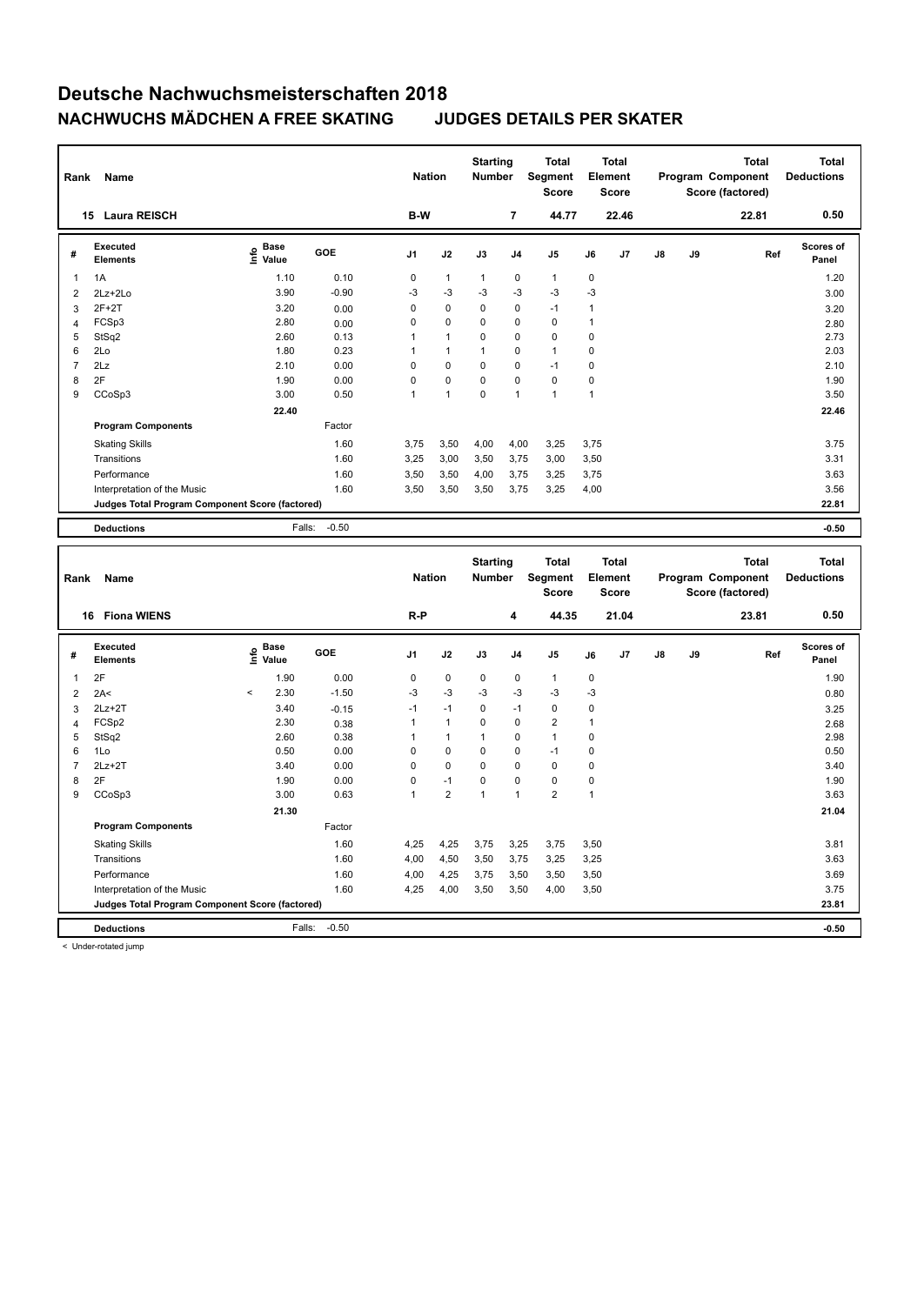| Rank           | <b>Name</b>                                     |      | <b>Nation</b>        |            | <b>Starting</b><br><b>Number</b> | <b>Total</b><br>Segment<br><b>Score</b> | <b>Total</b><br>Element<br><b>Score</b> |                |                |              | <b>Total</b><br>Program Component<br>Score (factored) | <b>Total</b><br><b>Deductions</b> |    |       |                    |
|----------------|-------------------------------------------------|------|----------------------|------------|----------------------------------|-----------------------------------------|-----------------------------------------|----------------|----------------|--------------|-------------------------------------------------------|-----------------------------------|----|-------|--------------------|
|                | <b>Karina RAZLAW</b><br>17                      |      |                      |            | $R-P$                            |                                         |                                         | 14             | 43.47          |              | 18.97                                                 |                                   |    | 24.50 | 0.00               |
| #              | Executed<br><b>Elements</b>                     | lnfo | <b>Base</b><br>Value | <b>GOE</b> | J <sub>1</sub>                   | J2                                      | J3                                      | J <sub>4</sub> | J <sub>5</sub> | J6           | J <sub>7</sub>                                        | $\mathsf{J}8$                     | J9 | Ref   | Scores of<br>Panel |
| $\overline{1}$ | 2F                                              |      | 1.90                 | 0.00       | 0                                | $\mathbf 0$                             | $\mathbf 0$                             | $\mathbf 0$    | $\mathbf 0$    | $\mathbf 0$  |                                                       |                                   |    |       | 1.90               |
| 2              | 1A                                              |      | 1.10                 | 0.00       | 0                                | $\mathbf 0$                             | $\mathbf 0$                             | $\mathbf 0$    | $\mathbf{1}$   | 0            |                                                       |                                   |    |       | 1.10               |
| 3              | $2F+2Lo$                                        |      | 3.70                 | 0.00       | 0                                | $-1$                                    | $\mathbf 0$                             | $\mathbf 0$    | $\mathbf 0$    | 0            |                                                       |                                   |    |       | 3.70               |
| $\overline{4}$ | FCSp1                                           |      | 1.90                 | $-0.08$    | 0                                | $-1$                                    | $\mathbf 0$                             | 0              | $-1$           | 1            |                                                       |                                   |    |       | 1.82               |
| 5              | StSq1                                           |      | 1.80                 | 0.00       | $\Omega$                         | $\mathbf 0$                             |                                         | $\mathbf 0$    | 0              | 0            |                                                       |                                   |    |       | 1.80               |
| 6              | 2S                                              |      | 1.30                 | 0.00       | 0                                | $-1$                                    | 0                                       | 0              | 0              | 0            |                                                       |                                   |    |       | 1.30               |
| $\overline{7}$ | 2Lze+2Lo                                        | e    | 3.30                 | $-0.60$    | $-2$                             | $-2$                                    | $-2$                                    | $-2$           | $-2$           | $-2$         |                                                       |                                   |    |       | 2.70               |
| 8              | 2Lze                                            | e    | 1.50                 | $-0.60$    | $-2$                             | $-2$                                    | $-2$                                    | $-2$           | $-2$           | $-2$         |                                                       |                                   |    |       | 0.90               |
| 9              | CCoSp3                                          |      | 3.00                 | 0.75       | $\overline{2}$                   | $\overline{2}$                          | $\mathbf{1}$                            | $\mathbf{1}$   | $\overline{2}$ | $\mathbf{1}$ |                                                       |                                   |    |       | 3.75               |
|                |                                                 |      | 19.50                |            |                                  |                                         |                                         |                |                |              |                                                       |                                   |    |       | 18.97              |
|                | <b>Program Components</b>                       |      |                      | Factor     |                                  |                                         |                                         |                |                |              |                                                       |                                   |    |       |                    |
|                | <b>Skating Skills</b>                           |      |                      | 1.60       | 4,25                             | 3,75                                    | 4,00                                    | 3,75           | 3,75           | 3,75         |                                                       |                                   |    |       | 3.81               |
|                | Transitions                                     |      |                      | 1.60       | 3.75                             | 3,75                                    | 4,25                                    | 3,75           | 3,75           | 3,50         |                                                       |                                   |    |       | 3.75               |
|                | Performance                                     |      |                      | 1.60       | 4,00                             | 3,75                                    | 4,25                                    | 3,75           | 3,75           | 3,75         |                                                       |                                   |    |       | 3.81               |
|                | Interpretation of the Music                     |      |                      | 1.60       | 3,75                             | 3,75                                    | 4,25                                    | 4,00           | 4,00           | 4,00         |                                                       |                                   |    |       | 3.94               |
|                | Judges Total Program Component Score (factored) |      |                      |            |                                  |                                         |                                         |                |                |              |                                                       |                                   |    |       | 24.50              |
|                | <b>Deductions</b>                               |      |                      |            |                                  |                                         |                                         |                |                |              |                                                       |                                   |    |       | 0.00               |

e Wrong edge

| Rank | Name                                            |      |                      |         | <b>Nation</b>  |              | <b>Starting</b><br><b>Number</b> |                | <b>Total</b><br>Segment<br><b>Score</b> |             | Total<br>Element<br><b>Score</b> |               |    | <b>Total</b><br>Program Component<br>Score (factored) | <b>Total</b><br><b>Deductions</b> |
|------|-------------------------------------------------|------|----------------------|---------|----------------|--------------|----------------------------------|----------------|-----------------------------------------|-------------|----------------------------------|---------------|----|-------------------------------------------------------|-----------------------------------|
| 18   | <b>Talia MERKEL</b>                             |      |                      |         | <b>SAS</b>     |              |                                  | 3              | 41.85                                   |             | 19.95                            |               |    | 22.40                                                 | 0.50                              |
| #    | Executed<br><b>Elements</b>                     | Life | <b>Base</b><br>Value | GOE     | J <sub>1</sub> | J2           | J3                               | J <sub>4</sub> | J5                                      | J6          | J7                               | $\mathsf{J}8$ | J9 | Ref                                                   | Scores of<br>Panel                |
| 1    | 2A<<                                            | <<   | 1.10                 | $-0.60$ | $-3$           | $-3$         | $-3$                             | $-3$           | $-3$                                    | $-3$        |                                  |               |    |                                                       | 0.50                              |
| 2    | $2Lz+2T$                                        |      | 3.40                 | $-0.30$ | $-1$           | $-1$         | $-1$                             | $-1$           | $-1$                                    | $-1$        |                                  |               |    |                                                       | 3.10                              |
| 3    | 2F                                              |      | 1.90                 | 0.00    | 0              | $\mathbf 0$  | 0                                | $\mathbf 0$    | $\mathbf 0$                             | $\mathbf 0$ |                                  |               |    |                                                       | 1.90                              |
| 4    | CCoSp3                                          |      | 3.00                 | 0.25    |                | $\mathbf{1}$ | $\Omega$                         | 0              | $\mathbf{1}$                            | $\mathbf 0$ |                                  |               |    |                                                       | 3.25                              |
| 5    | $2Lz + 2T$                                      |      | 3.40                 | $-0.30$ | $-1$           | $-1$         | $-1$                             | $-1$           | $-1$                                    | $-1$        |                                  |               |    |                                                       | 3.10                              |
| 6    | 2F                                              |      | 1.90                 | 0.00    | 0              | $\mathbf 0$  | 0                                | 0              | $\mathbf 0$                             | 0           |                                  |               |    |                                                       | 1.90                              |
| 7    | 2Lo                                             |      | 1.80                 | 0.00    | $\Omega$       | $\mathbf 0$  | $\Omega$                         | $\mathbf 0$    | $\mathbf 0$                             | $\mathbf 0$ |                                  |               |    |                                                       | 1.80                              |
| 8    | FSSp3                                           |      | 2.60                 | 0.00    | $\Omega$       | $\mathbf 0$  | 0                                | $\mathbf 0$    | $-1$                                    | $\mathbf 0$ |                                  |               |    |                                                       | 2.60                              |
| 9    | StSq1                                           |      | 1.80                 | 0.00    | 0              | $\mathbf 0$  | $\mathbf 0$                      | $\mathbf 0$    | $\mathbf 0$                             | $\mathbf 0$ |                                  |               |    |                                                       | 1.80                              |
|      |                                                 |      | 20.90                |         |                |              |                                  |                |                                         |             |                                  |               |    |                                                       | 19.95                             |
|      | <b>Program Components</b>                       |      |                      | Factor  |                |              |                                  |                |                                         |             |                                  |               |    |                                                       |                                   |
|      | <b>Skating Skills</b>                           |      |                      | 1.60    | 3,75           | 3,75         | 3,50                             | 3,50           | 3,50                                    | 3,50        |                                  |               |    |                                                       | 3.56                              |
|      | Transitions                                     |      |                      | 1.60    | 3,50           | 3,50         | 3,25                             | 3,50           | 3,00                                    | 3,00        |                                  |               |    |                                                       | 3.31                              |
|      | Performance                                     |      |                      | 1.60    | 3.75           | 3,75         | 3,50                             | 3,50           | 3,25                                    | 3,50        |                                  |               |    |                                                       | 3.56                              |
|      | Interpretation of the Music                     |      |                      | 1.60    | 3,75           | 3,25         | 3,50                             | 3,50           | 3,75                                    | 3,50        |                                  |               |    |                                                       | 3.56                              |
|      | Judges Total Program Component Score (factored) |      |                      |         |                |              |                                  |                |                                         |             |                                  | 22.40         |    |                                                       |                                   |
|      | <b>Deductions</b>                               |      | Falls:               | $-0.50$ |                |              |                                  |                |                                         |             |                                  |               |    |                                                       | $-0.50$                           |

<< Downgraded jump ! Not clear edge